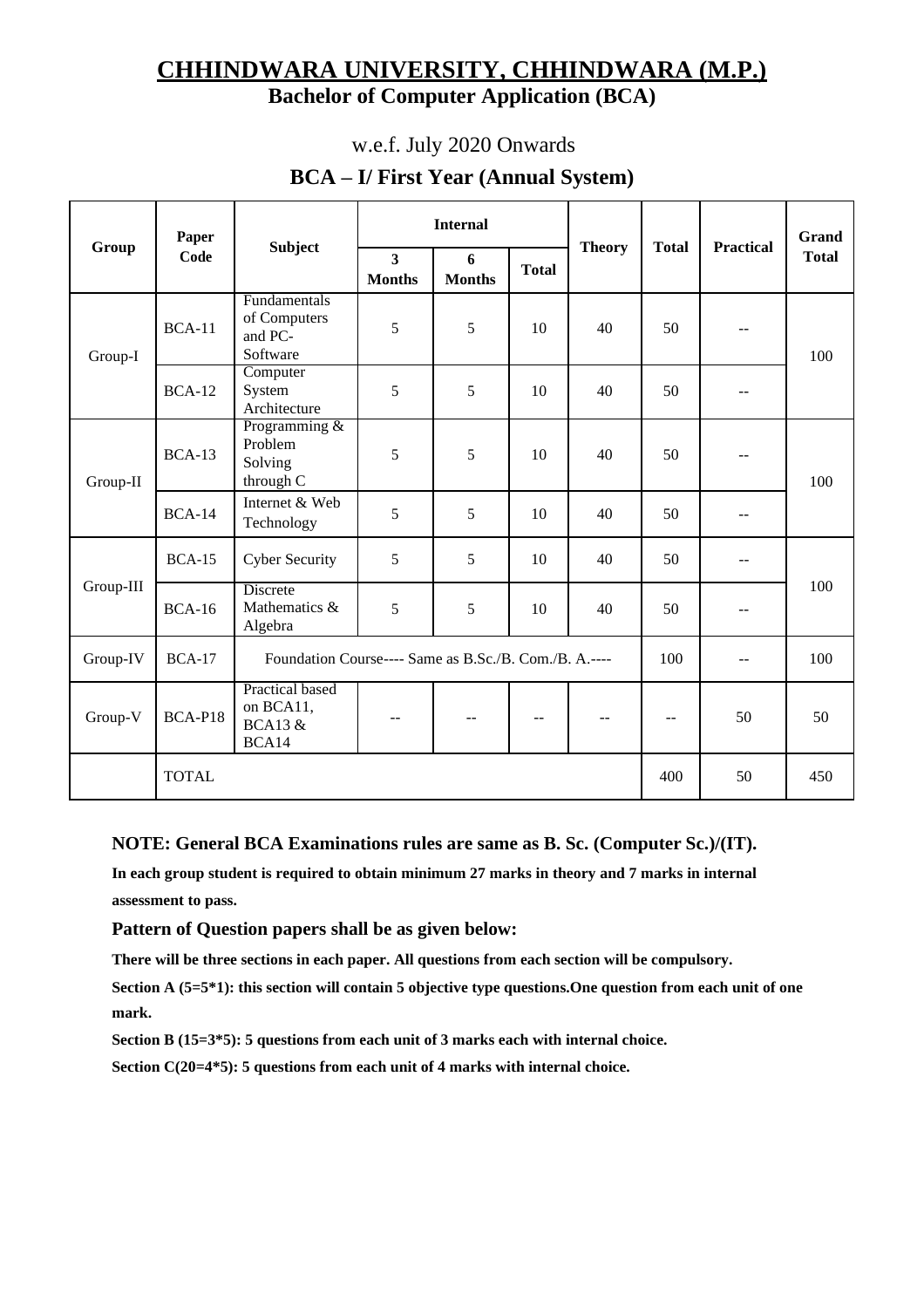# **CHHINDWARA UNIVERSITY, CHHINDWARA (M.P.) Bachelor of Computer Application (BCA)**

## w.e.f. July 2021 Onwards

| Group     | Paper<br>Code  | <b>Subject</b>                                              | <b>Internal</b>                 |                    |              |               |                          |                  | Grand        |
|-----------|----------------|-------------------------------------------------------------|---------------------------------|--------------------|--------------|---------------|--------------------------|------------------|--------------|
|           |                |                                                             | $\overline{3}$<br><b>Months</b> | 6<br><b>Months</b> | <b>Total</b> | <b>Theory</b> | <b>Total</b>             | <b>Practical</b> | <b>Total</b> |
| Group-I   | <b>BCA-21</b>  | Data Structure<br>using $C++$                               | 5                               | 5                  | 10           | 40            | 50                       |                  | 100          |
|           | <b>BCA-22</b>  | Data Base<br>Management<br>System &<br><b>RDBMS</b>         | 5                               | 5                  | 10           | 40            | 50                       |                  |              |
| Group-II  | <b>BCA-23</b>  | Software<br>Engineering                                     | 5                               | 5                  | 10           | 40            | 50                       | $-$              | 100          |
|           | <b>BCA-24</b>  | Operating<br>System with<br><b>UNIX /LINUX</b>              | 5                               | 5                  | 10           | 40            | 50                       |                  |              |
| Group-III | $BCA-25$       | Accounting $&$<br>Financial<br>Management                   | 5                               | 5                  | 10           | 40            | 50                       |                  | 100          |
|           | <b>BCA-26</b>  | Computer<br>oriented<br>Numerical<br>Methods                | 5                               | 5                  | 10           | 40            | 50                       |                  |              |
| Group-IV  | <b>BCA-27</b>  | Foundation Cours .---- Same as B.Sc./B. Com./B. A.----      |                                 |                    |              |               |                          | $-$              | 100          |
| Group-V   | <b>BCA-P28</b> | Practical based<br>on BCA21,<br><b>BCA22 &amp;</b><br>BCA24 | $-$                             | --                 | $-$          | $-$           | $\overline{\phantom{m}}$ | 50               | 50           |
|           | <b>TOTAL</b>   |                                                             |                                 |                    |              |               | 400                      | 50               | 450          |

## **BCA – II/ Second Year (Annual System)**

## **NOTE: General BCA Examinations rules are same as B. Sc. (Computer Sc.)/(IT).**

**In each group student is required to obtain minimum 27 marks in theory and 7 marks in internal assessment to pass.**

#### **Pattern of Question papers shall be as given below:**

**There will be three sections in each paper. All questions from each section will be compulsory.**

**Section A (5=5\*1): this section will contain 5 objective type questions. One question from each unit of one mark.**

**Section B (15=3\*5): 5 questions from each unit of 3 marks each with internal choice.** 

**Section C (20=4\*5): 5 questions from each unit of 4 marks with internal choice.**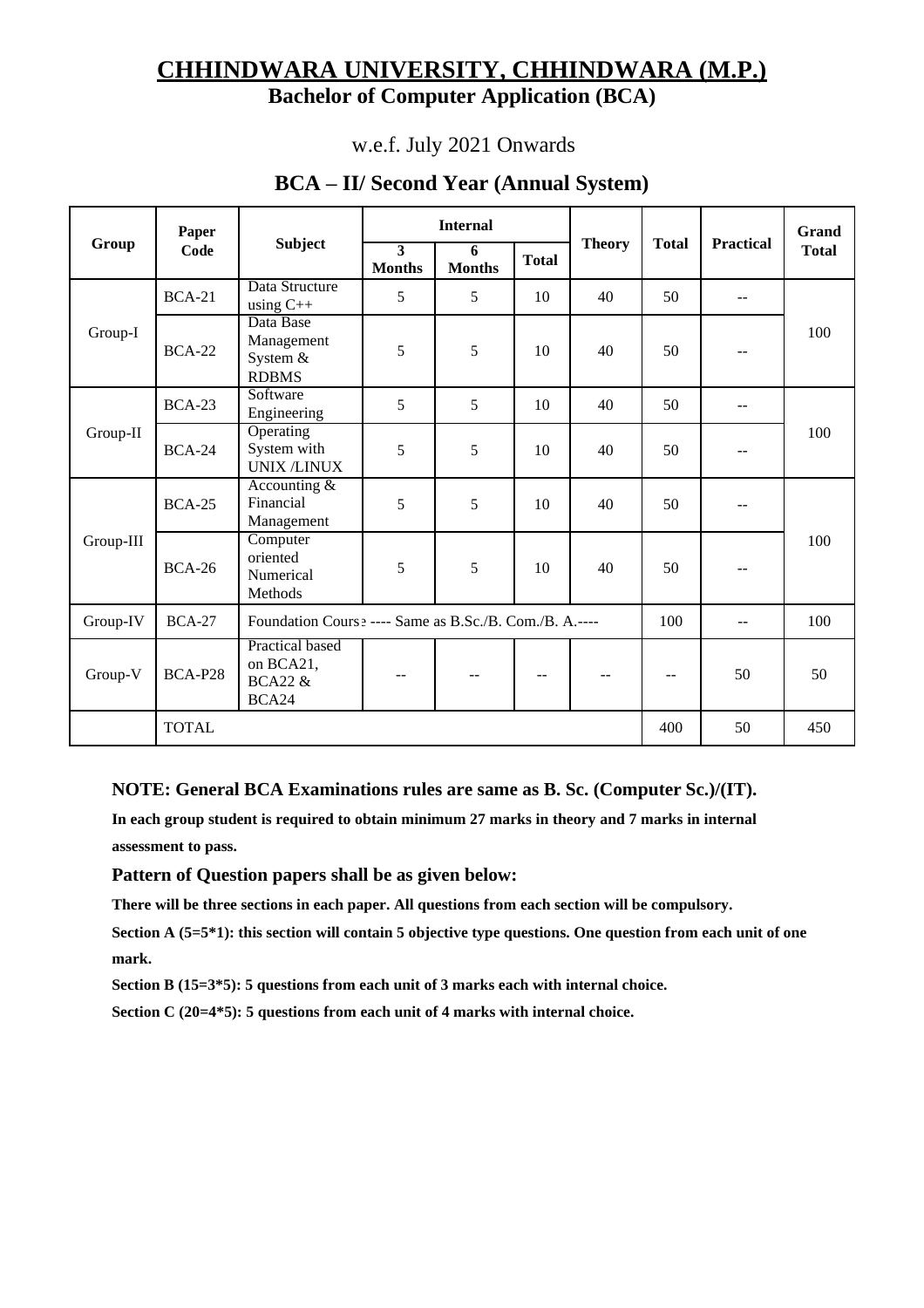# **CHHINDWARA UNIVERSITY, CHHINDWARA (M.P.) Bachelor of Computer Application (BCA)**

## w.e.f. July 2022 Onwards

| Group     | Paper<br>Code | <b>Subject</b>                                             |                                          | <b>Internal</b>                      |              | <b>Theory</b> | <b>Total</b> | <b>Practical</b>         | Grand<br><b>Total</b> |
|-----------|---------------|------------------------------------------------------------|------------------------------------------|--------------------------------------|--------------|---------------|--------------|--------------------------|-----------------------|
|           |               |                                                            | $\overline{\mathbf{3}}$<br><b>Months</b> | 6<br><b>Months</b>                   | <b>Total</b> |               |              |                          |                       |
| Group-I   | <b>BCA-31</b> | <b>Object Oriented</b><br>Programming<br><b>Using Java</b> | 5                                        | 5                                    | 10           | 40            | 50           | $\qquad \qquad -$        | 100                   |
|           | <b>BCA-32</b> | Computer<br><b>Networks</b>                                | 5                                        | 5                                    | 10           | 40            | 50           | $-$                      |                       |
| Group-II  | $BCA-33$      | Web Programming                                            | 5                                        | 5                                    | 10           | 40            | 50           | $\overline{\phantom{a}}$ | 100                   |
|           | <b>BCA-34</b> | Management<br>Information<br>System                        | 5                                        | 5                                    | 10           | 40            | 50           | $-$                      |                       |
| Group-III | <b>BCA-35</b> | Computer<br>Graphics (with<br>Multimedia)                  | 5                                        | 5                                    | 10           | 40            | 50           | $\mathbf{u}$             | 100                   |
|           | <b>BCA-36</b> | Cloud Computing<br>Concepts                                | 5                                        | 5                                    | 10           | 40            | 50           | $-$                      |                       |
| Group-IV  | <b>BCA-37</b> | Foundation Cours ?                                         |                                          | ---- Same as B.Sc./B. Com./B. A.---- |              |               | 100          | $-$                      | 100                   |
| Group-V   | BCA-P38       | Projectbased on<br><b>BCA31 &amp; BCA33</b>                |                                          |                                      | $-$          |               | $-$          | 50                       | 50                    |
|           | <b>TOTAL</b>  |                                                            |                                          |                                      |              |               | 400          | 50                       | 450                   |

# **BCA – III/ Third Year (Annual System)**

**NOTE: General BCA Examinations rules are same as B. Sc. (Computer Sc.)/(IT).** 

**In each group student is required to obtain minimum 27 marks in theory and 7 marks in internal assessment to pass.**

**Pattern of Question papers shall be as given below:**

**There will be three sections in each paper. All questions from each section will be compulsory.**

**Section A (5=5\*1): this section will contain 5 objective type questions. One question from each unit of one mark.**

**Section B (15=3\*5): 5 questions from each unit of 3 marks each with internal choice.** 

**Section C (20=4\*5): 5 questions from each unit of 4 marks with internal choice.**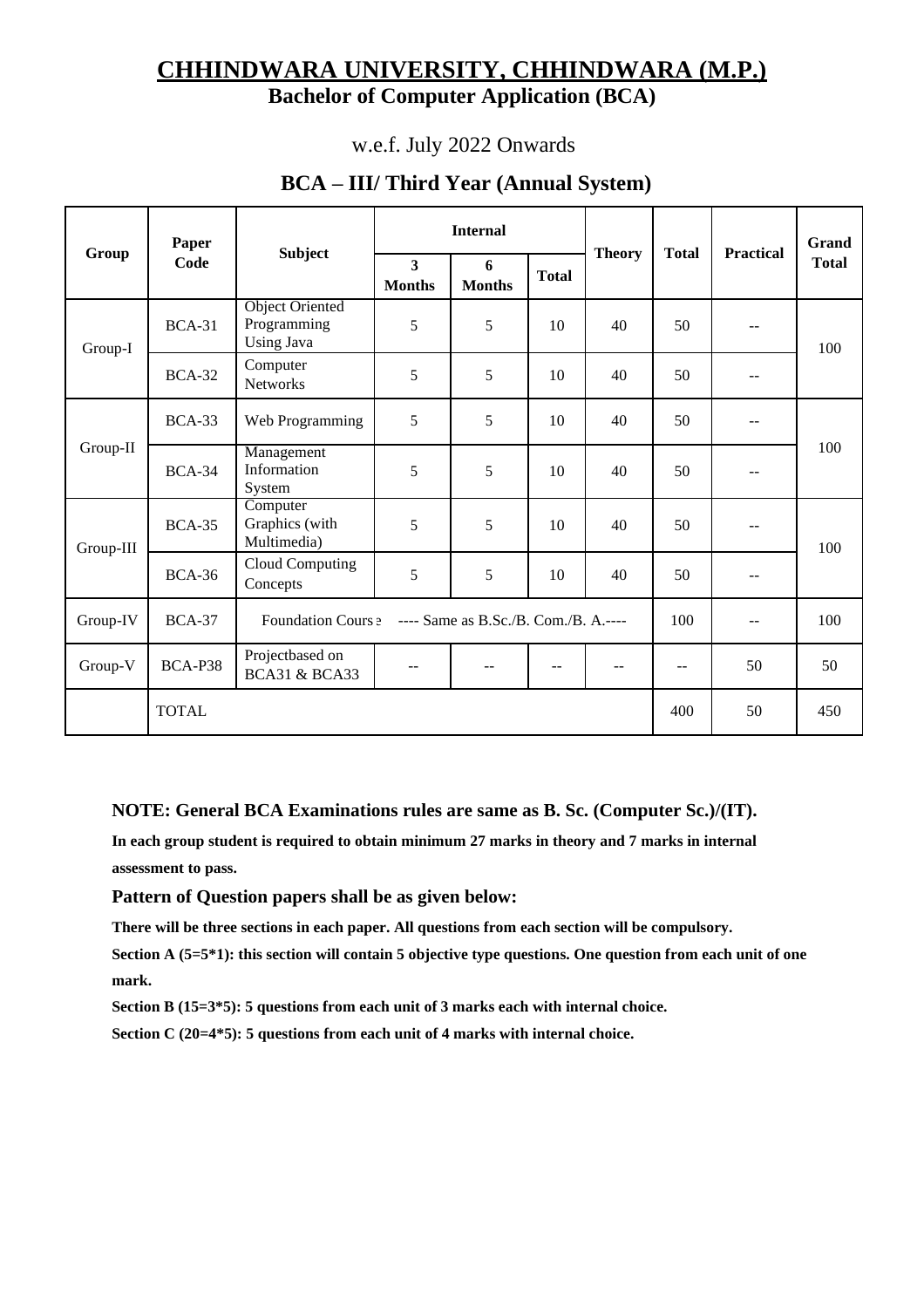## **BCA I YEAR**

#### **BCA-11-FUNDAMENTALS OF COMPUTERS AND PC-SOFTWARE**

**Max Marks: 40 Min Marks: 13**

#### **Unit-I:**

**Introduction to Computers:** History of development of Computers • Computer system concepts • Characteristics • Capabilities and limitations • Generations of Computers. • Von Neumann Architecture • Classification of Computers • Instruction Execution Cycle • Basic Components of a computer system – Control Unit, ALU, I/ O Devices, Memory – RAM, ROM, EPROM, PROM, Flash Memory and other types of memory. Types of Software – System software, Application software, Utility Software, Demoware, Shareware, Freeware, Firmware, Free Software. • Operating Systems – Functions, Types – Batch Processing, Single User, Multi User, Multiprogramming, Multi-Tasking. • Programming languages – Machine, Assembly, High Level, 4 GL. • Data representation in computers. Computer Viruses.

Disk Operating System (DOS) • Introduction, History & Versions of DOS. DOS basics • Physical structure of disk, drive name, FAT, file & directory structure and naming rules, booting process, DOS system files. Basic DOS Commands.

**Unit-II:**

Windows: features of windows — desktop, start menu, control panel, my computer, windows explorer, accessories. Managing multiple windows, arranging icons on the desktop, creating and managing folders, managing files and drives, logging off and shutting down windows. Entertainment – CD Player, DVD Player, Media Player, Sound Recorder, Volume Control.

WORD PROCESSING: Introduction to Word processing, Names of some commonly used word processing software. Introduction to MS-Word: Feature, document creating, formatting, standard toolbar, drawing to olbar, tables and other features. Mail-merge, insertion of files, pictures, clipboard, graphs, print formatting, page numbering and printing documents. Spell Check, Thesaurus, Find & Replace, Inserting Header, Footer, page number & pictures. Working with Tables,

Introduction to MS - power point, Auto -wizard, creating a presentation using Auto content wizard, Blank presentation, creating, saving and printing a presentation, adding slide to a presentation, slide view, outline view, slide sorter view, notes view and slide show view. Changing text font and size, selecting text style and colour, to set header and footer. Using, bullets, clipart and word art gallery. Applying design template creating graph. Adding transitions and Animation effects, setting timings for slide show preparing note pages, preparing audience handouts.

#### **Unit-III:**

Introduction To Spreadsheet (MS-Excel): Definition And Advantages of Electronic Worksheet, Working On Spreadsheets: Cell Referencing, Range & Related Operations, Setting, Saving And Retrieving Worksheet File, Inserting, Deleting, Copying And Moving of Data Cells, Inserting And Deleting Rows & Columns, Copying, inserting, Renaming the sheet of workbook. General Short-cut commands, Entering text and numeric data, Entering date and time different functions, formatting text and numeric data. Functions and Other Features: Classification and Usage of Various Built-In-Functions In Worksheet, Passwords, Protecting A Worksheet Printing of the worksheet, page margin setting and adding header and footer, Transferring Data to and From Non Worksheet Files, Database Handling, Creating, Naming & Executing Macros. Creating graphs.

#### **Unit-IV:**

PC Maintenance and Troubleshooting: Opening the PC and identification. Study of different blocks, Assembling and disassembling. Basic Device Configuration and Installation-Printers, Microphone, Monitor, Mother Board, Sound Card, Video Card, tips on Trouble Shooting.

Introduction to Computer Hardware, Components of Mother-boards & its types, Ports, Slots, Connectors, add on cards, Power supply units, and cabinet types. Storage devices: Primary & Secondary storage medium.

Introduction to servers and network security Types of servers: Files servers, Email Servers, Proxy servers etc. Basics of Internet and Intranet: Types of Internet connections: Dialup, Broadband, Leased Line, Wi-Fi, Wi-Max, 2G, 3G, 4G, WWW, Emails, Search Engines, Social Networking. Cloud application. Audio-video Conferencing. Voice over Internet Protocol (VOIP).

**Unit-V:**

Overview of System Analysis and Design, Business System Concepts, System Development Life Cycle, Preliminary Investigation, Feasibility Study, System Analysis, System Design and Testing, Implementation & Evaluation. Overview of MIS: Introduction, Role of IT, MIS - characteristics and application areas, Business and Technology trends -specialization, management by methodology, decentralization, internationalization etc.

Characteristics of a good Business Unit. Data and Information, Difference between data and information Introduction to data Processing, fields, Records and Files. Types of files: Master files and Transaction file. Introduction to ERP, SCM. **Practicals**

**Note:** As per the syllabus and under guidance of respective faculty every student has to perform minimum 25 lab.

exercisecovering all units with equal weightage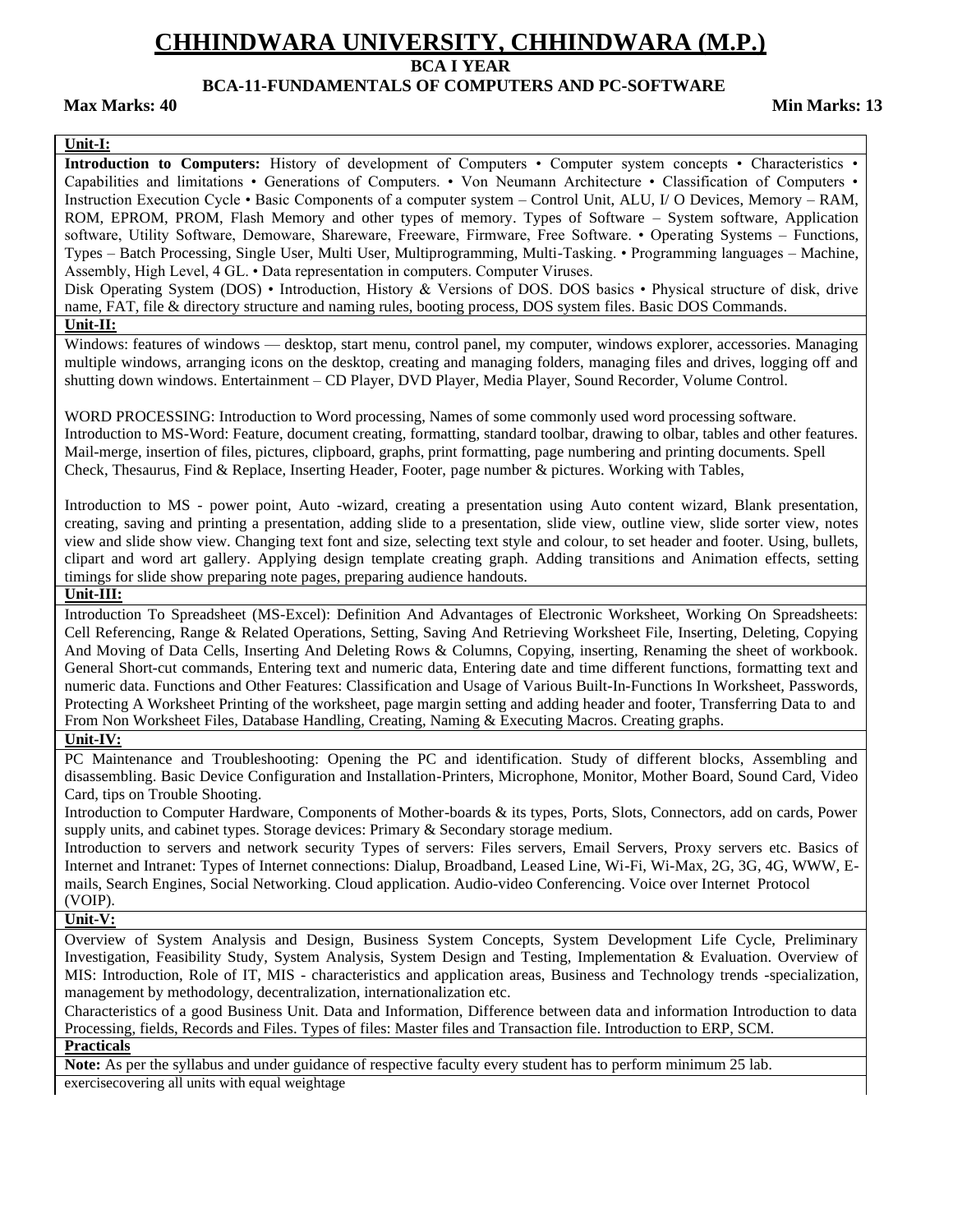## **TEXT BOOKS:**

- 1. Computers Fundamentals and Architecture by B. Ram
- 2. Microsoft Windows XP Step by Step , PHI
- 3. William Stallings, Operating System, Pearson Education
- 4. Norton, Introduction to Computers, McGraw Hill
- 5. Ron Mansdield, Microsoft Office, BPB Publication
- 6. Fundamentals of Computers: P. K. Sinha
- 7. System Analysis and Design by Elias M Awad.

#### **REFRENCES BOOKS:**

- 1. P C Software for Windows by R K Taxali
- 2. P C Software Bible by S.Jaiswal
- 3. Computers Today: Suresh K.Basandra
- 4. Operating System: Achyut S. Godbole
- 5. Management Information systems by Gerald V. Post & David L. Anderson.
- 6. Understanding Computer Fundamentals & Dos By G.K. Iyer
- 7. MS-Office Interactive course by Greg Perry, Techmedia
- 8. MS Office Complete Reference TMH Publication.

**----------------------------------------------------------------------------------------------------------------------------------------**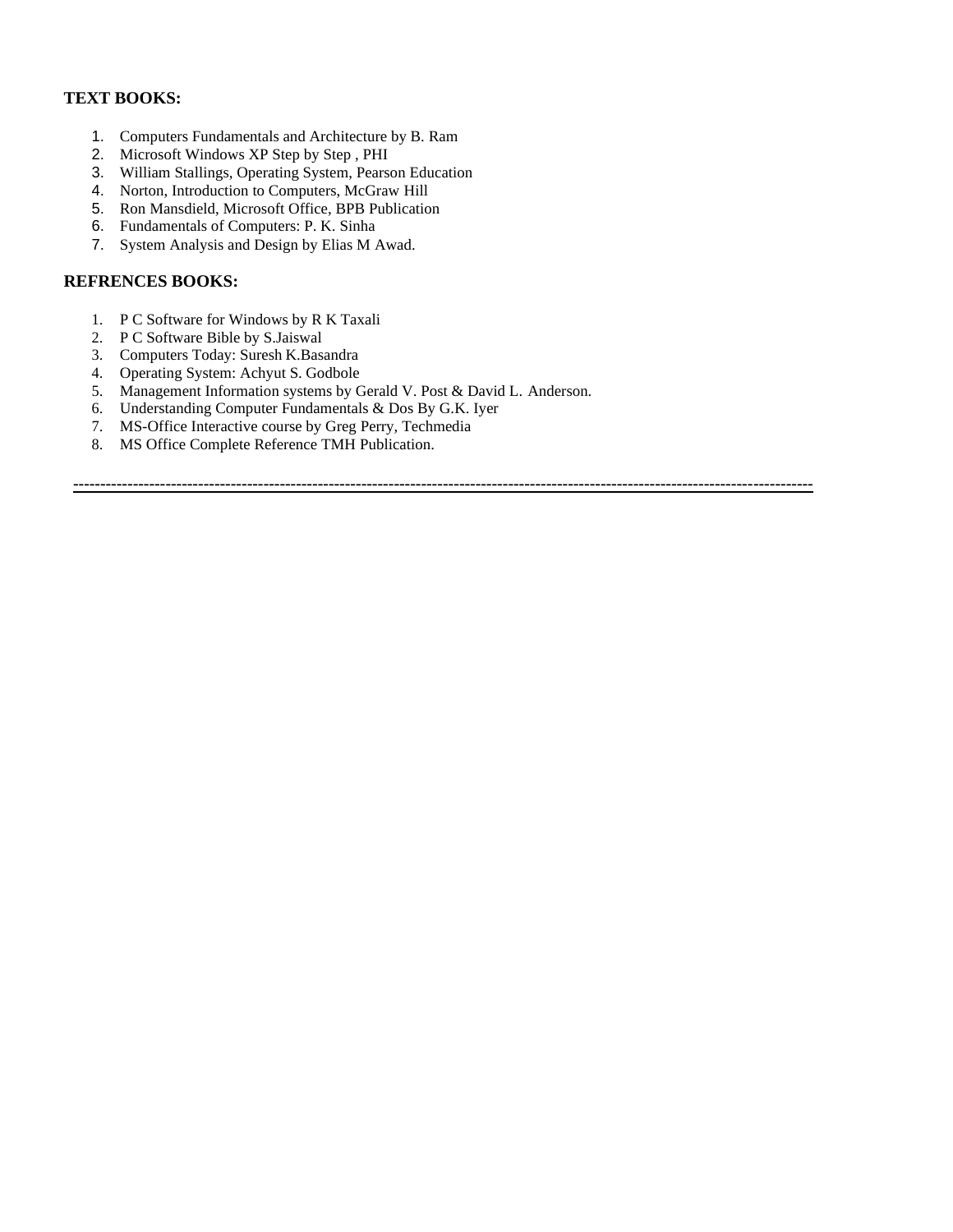#### **BCA I YEAR**

## **BCA-12- COMPUTER SYSTEM ARCHITECTURE**

#### **MAX. MARKS: 40 MIN. MARKS: 13**

## **Unit-I**

**DATA REPRESENTATION- Data types, Number Systems:** Binary number system, Octal &Hexa–Decimal Number system. **Fixed-Point Representation:** Is & 2s complement, Binary fixedpoint representation. Arithmetic operation on binary numbers, overflow & underflow.

### **Unit-II**

**DIGITAL LOGIC CTRCUITS:** Logic gates, AND,OR,NOT,GATE& their truth tables, NOR NAND & XOR gates. **BOOLEAN ALGEBRA :**Demorgan's theorem.**MAP STMPLOCATION:**  Minimization techniques, K-Map. Sum of product & product of sums. **COMBINATIONAL & SEQUENTIAL CIRCUITS:** Half adder, full adder, full subtractor, Flip-Flops-RS, & T Flip-Flops, Shift registers, counters

### **Unit-III**

**CPU ORGANTSATIONS- ALU & CONTROL CIRCUIT:** Idea about arithmetic circuit program control, Instruction sequencing. **INTRODUCTION TO MICROPROCESSOR:**Microprocessor Architecture (8086), System buses, Register, program counter, Block diagram of a Micro Computer System. Microprocessor control signals, Interfacing devices. INTROCUTION TO MOTHER BOARD: Idea about different cards and their functions, SMPS.

#### **Unit-IV**

**INPUT-OUTPUT ORGANIATION:** I/O interface, properties of Simple I/O Devices and their controller, Isolated versus memory-mapped I/O, Modes of Data Transfer, Synchronous & Asynchronous Data Transfer, Handshaking, Asynchronous serial transfer, I/O processor.

#### **Unit-V**

**MEMORY ORGANISATION :** Auxiliary memory, Magnetic drum, Disk & Tape Semi conductor memories, Memory Hierarchy, Associative memory, Virtual memory, Address space & memory space, Address Mapping, Page table, Page replacement, Cache memory, Hit Ratio, Mapping techniques, Writing into cache.

## **TEXT BOOK :**

Computer System Architecture by: M. MORRIS MANO

**NOTE :** There shall be ten question in the questions paper, two questions from each unit. The student will have to attempt five questions selecting one question from each unit.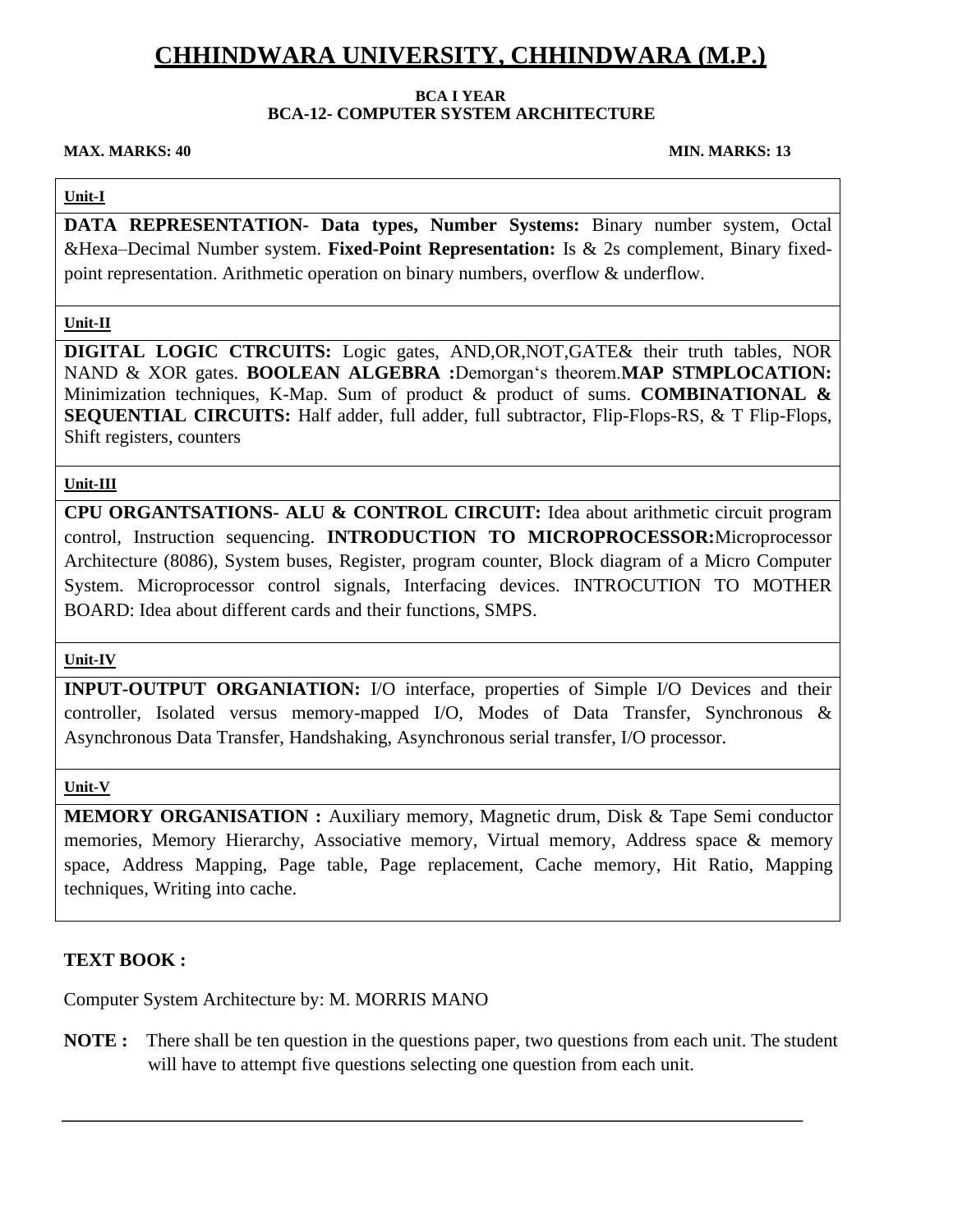#### **BCA I YEAR**

**BCA-13-PROGRAMMING AND PROBLEM SOLVING THROUGH 'C'**

**Max Marks: 40 Min Marks:13**

#### **Unit-I**

**Classification of programming language:** Structured programming concepts, modular programming, top-down programming approach. **Problem solving using computer:** coding, compilation, debugging and testing, documentation, implementation and maintenance**. Problem-Solving Techniques**: Steps for Problem-Solving, Design of Algorithms, Definition, Features of Algorithm. Flowcharts, Basic Symbols used in Flowchart Design. **Basics of C:** History of C, salient Features of C, Structure of a C Program, a Simple C Program, Compiling a C Program, Link and Run the C Program.

## **Unit-II**

**Variables and Constants:** Character Set, Identifiers and Keywords, Rules for Forming Identifiers, Data Types, Qualifiers, Variables, Declaring Variables, Initialising Variables, Constants, Types of Constants, operators, expressions, operator precedence and associativity.

**Conditional Statements and Loops:** Decision Control Statements: ifStatement, switch Statement, Loop Control Statements: while Loop, do-while Statement, forLoop, Nested Loop, gotoStatement, Break Statement, Continue Statement. Storage Classes, Managing input/output function: formatted and unformatted

### **Unit-III**

**Functions:** Definition of a Function, types of function, Declaration of a Function, Function Prototypes, passing arguments to a function, call by value, call by reference, command line argument, recursion. **Pointers:** pointers and their characteristics, address and indirection operators, pointer Type declaration and assignment, pointer arithmetic, passing pointers to functions, array of pointers, introduction to pointer to pointer.

#### **Unit-IV**

**Array: one dimensional a**rray Declaration, Initialization, insertion, deletion of an element form an array, finding the largest/smallest element in an array, two dimensional arrays, addition/multiplication of matrices. **String:** Declaration and Initialization of Strings, Array of Strings, Built-in String Functions strlen, strcpy, strcmp,strcat, strlwr, strrev Function, Other String Functions. **Structures and Unions:** Declaration of Structures, Accessing the Members of a Structure, Initializing Structures, Structures as Function Arguments, Structures and Arrays, Unions, Initializing an Union, Accessing the Members of an Union.

#### **Unit-V**

File Handling: Concept of files, Open a file using the function fopen(), Close a file using the function fclose( ), file opening mode. Input and Output using file pointers, Character Input and Output in Files, String Input / Output Functions, Formatted Input / Output Functions, Block Input / Output Functions, Sequential Vs Random Access Files, text file vs binary file. **Graphics programming**: introduction, functions, stylish liens, drawing and filling images, palettes and colours.

## **Practicals**

Note: As per the syllabus and under guidance of respective faculty every student has to perform minimum 50 laboratory exercise covering all units with equal weightage.

## **Text Books:**

- 1. E. Balagurusamy, Programming in ANSI CI
- 2. How to solve it by computer by R.G.Dromy, PHI
- 3. Let us C by YashwantKanetkar
- 4. Programming in C by S.S.Bhatia
- 5. A first course in Programming with C, T. Jeypoovan **References Books:**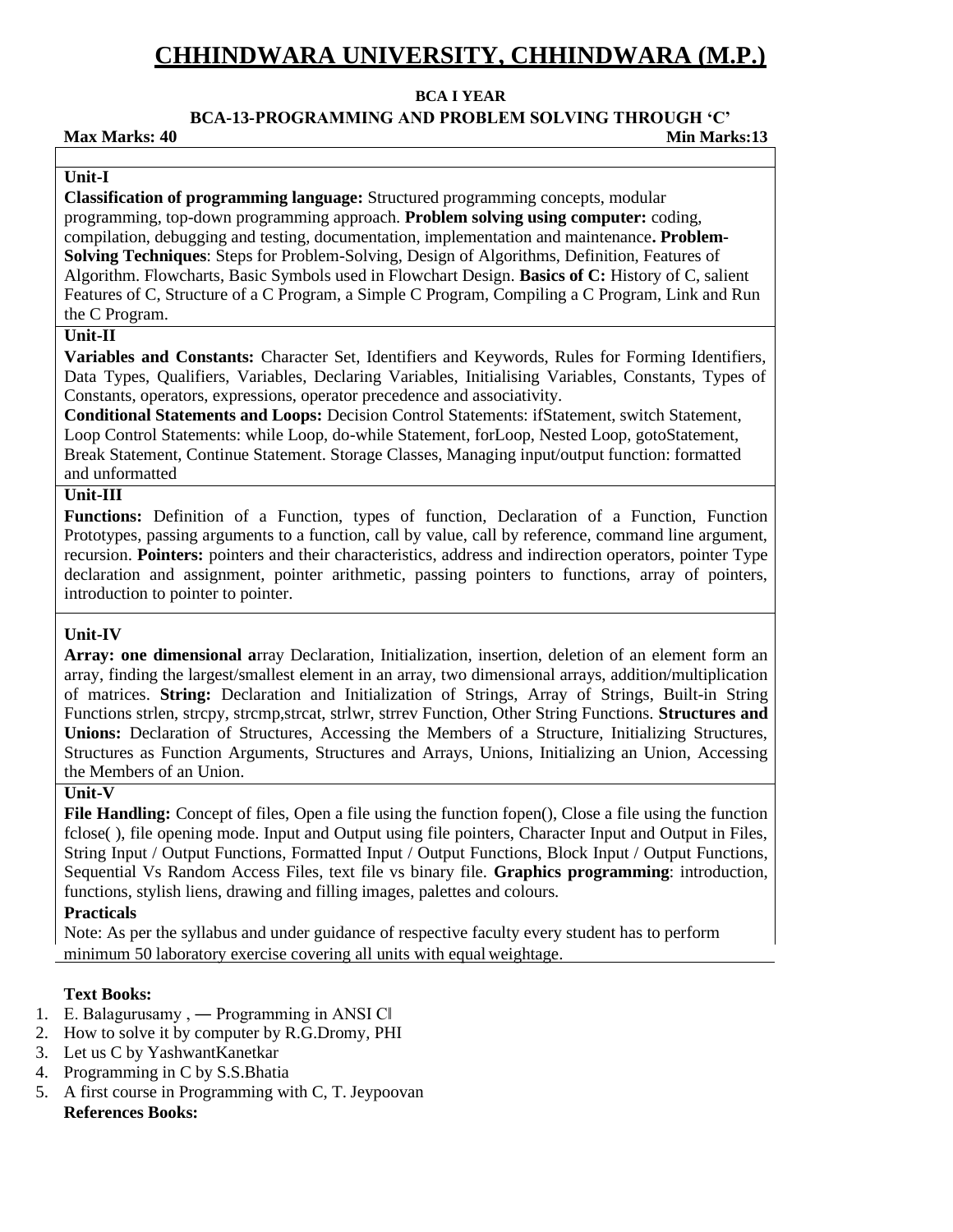- 1. Programming in C:Denis Ritchie
- 2. ―C The Complete Reference‖, H. Schildt, Tata McGraw Hill
- 3. Programming and problem solving through  $\mathcal{C}^{\cdot}$ (Elsevier)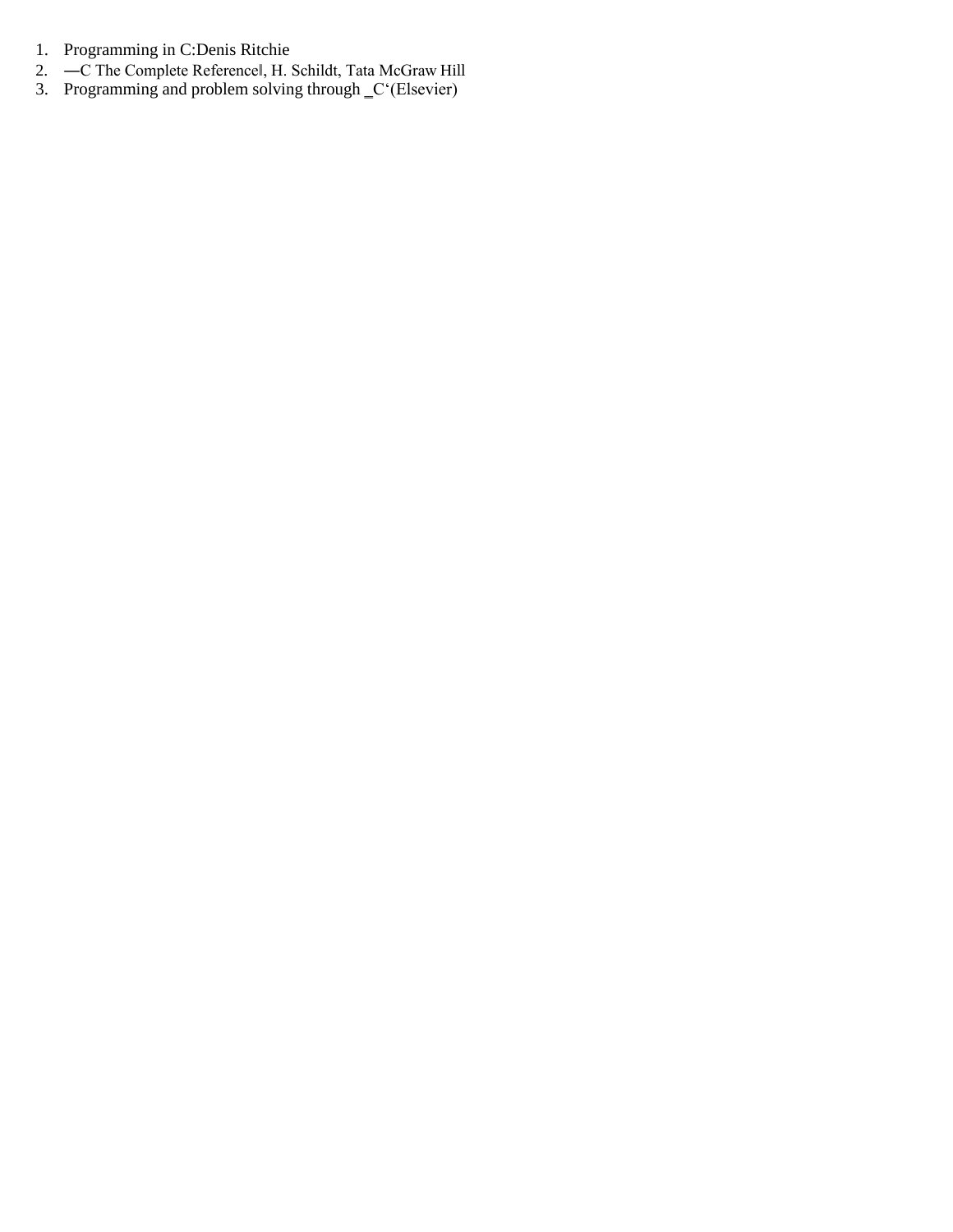#### **BCA-I YEAR**

# **BCA-14-INTERNET & WEB TECHNOLOGY**

**Max Marks: 40 Min Marks: 13 Min Marks: 13** 

#### **UNIT – I**

#### **Introduction to Internet**

Internet, Growth of Internet, Owners of the Internet, Anatomy of Internet, ARPANET and Internet history of the World Wide Web, basic Internet Terminology, Net etiquette. Internet Applications – Commerce on the Internet, Governance on the Internet, Impact of Internet on Society – Crime on/through the Internet.

#### **Internet Technology and Protocol**

Packet switching technology, Internet Protocol TCP/IP, Router, Internet Addressing Scheme: Machine Addressing (IP address), E-mail Addresses, Resources Addresses.

#### **UNIT – II**

#### **Internet Connectivity**

**Connectivity types:** level one, level two and level three connectivity, Setting up a connection: hardware requirement, selection of a modem, software requirement, modem configuration, Internet accounts by ISP: Telephone line options, Protocol options, Service options, Telephone line options – Dialup connections through the telephone system, dedicated connections through the telephone system, ISDN, Protocol options – Shell, SLIP, PPP, Service options – E-mail, WWW, News Firewall etc.

#### **Internet Network**

Network definition, Common terminologies: LAN, WAN, Node, Host, Workstation, bandwidth, Interoperability, Network administrator, network security, **Network Components**: Severs, Clients, Communication Media, **Types of network:** Peer to Peer, Clients Server, Addressing in Internet: DNS, Domain Name and their organization, understanding the Internet Protocol Address. **Network topologies**: Bust, star and ring, Ethernet, FDDI, ATM and Intranet.

#### **UNIT – III**

#### **Electronic Mail**

Email Networks and Servers, Email protocols –SMTP, POP3, IMAp4, MIME6, Structure of an Email – Email Address, Email Header, Body and Attachments, Email Clients: Netscape mail Clients, Outlook Express, Web based E-mail. Email encryption- Address Book, Signature File.

Current Trends on Internet

Languages, Internet Phone, Internet Video, collaborative computing, e-commerce.

#### **Web Publishing and Browsing**

Overview, SGML, Web hosting, HTML. CGL, Documents Interchange Standards, Components of Web Publishing, Document management, Web Page Design Consideration and Principles, Search and Meta Search Engines, WWW, Browser, HTTP, Publishing Tools.

#### **UNIT IV**

#### **HTML Programming Basics**

HTML page structure, **HTML Attribut**es , HEAD Elements , Input elements ,HTML Text, HTML links, HTML document tables, HTML Frames, HTML Images, multimedia , Introduction to CSS.

**Java Script:**

Introduction to JavaScript. Basic Syntax. Control Structures. Writing Functions. Working with Arrays. The Document Object Model. Events Handling, Using Browser Objects. Object Oriented in JavaScript.

#### **UNIT – V**

#### **Introduction to AJAX :**

AJAX, RIA & WEB 2.0. The XML, HTTP Request Object. Using AJAX in Web Applications.

#### **Interactivity Tools**

ASP, VB Script, JAVA Script, JAVA and Front Page, Flash

Internet Security Management Concepts, Information Privacy and Copyright Issues

Overview of Internet Security, Firewalls, Internet Security, Management Concepts and Information Privacy

and Copyright Issues, basics of asymmetric cryptosystems.

#### **Practicals:**

**Note:** As per the syllabus and under guidance of respective faculty every student has to perform minimum 25 lab. exercise covering all units with equal weightage.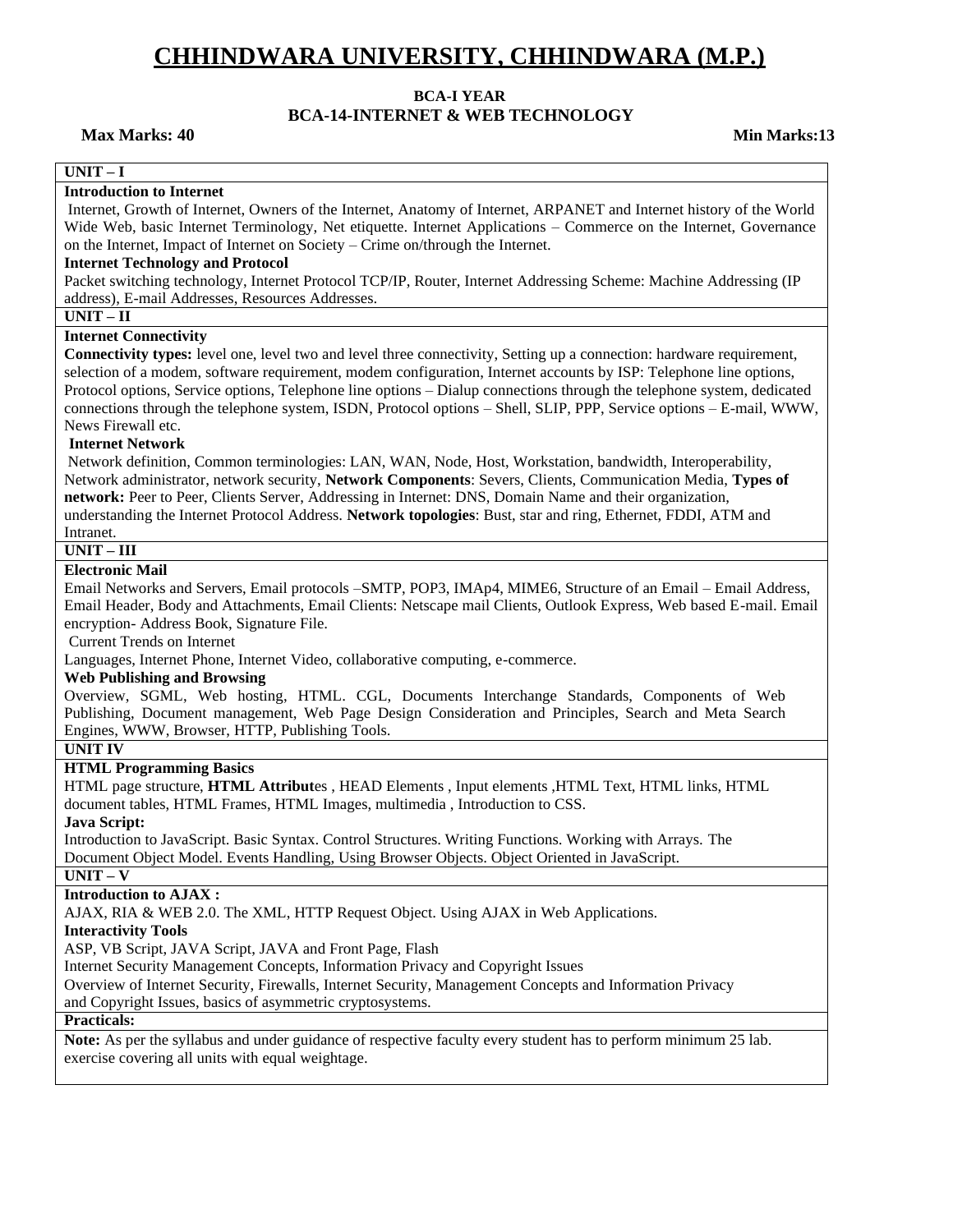#### **Text Books :**

1.Greenlaw R and Hepp E ―Fundamentals of Internet and www‖ 2nd EL, Tata McGrawHill,2007.

- 2. Ivan Bayross, ―HTML, DHTML, JavaScript, Perl CGI‖, 3rd Edition, BPB Publications.
- 3. D. Comer, ―The Internet Book‖, Pearson Education, 2009.

#### **Reference Books:**

- 1. M. L. Young, The Complete reference to Internetl, Tata McGraw Hill, 2007.
- 2. Godbole AS &Kahate A, ―Web Technologies‖, Tata McGrawHill,2008.
- 3. Jackson, ―Web Technologies‖, Pearson Education, 2008.
- 4. B. Patel &Lal B. Barik, ‖ Internet & Web Technology ―, Acme Learning Publishers
- 5. Leon and Leon, ―Internet for Everyone‖, Vikas Publishing House.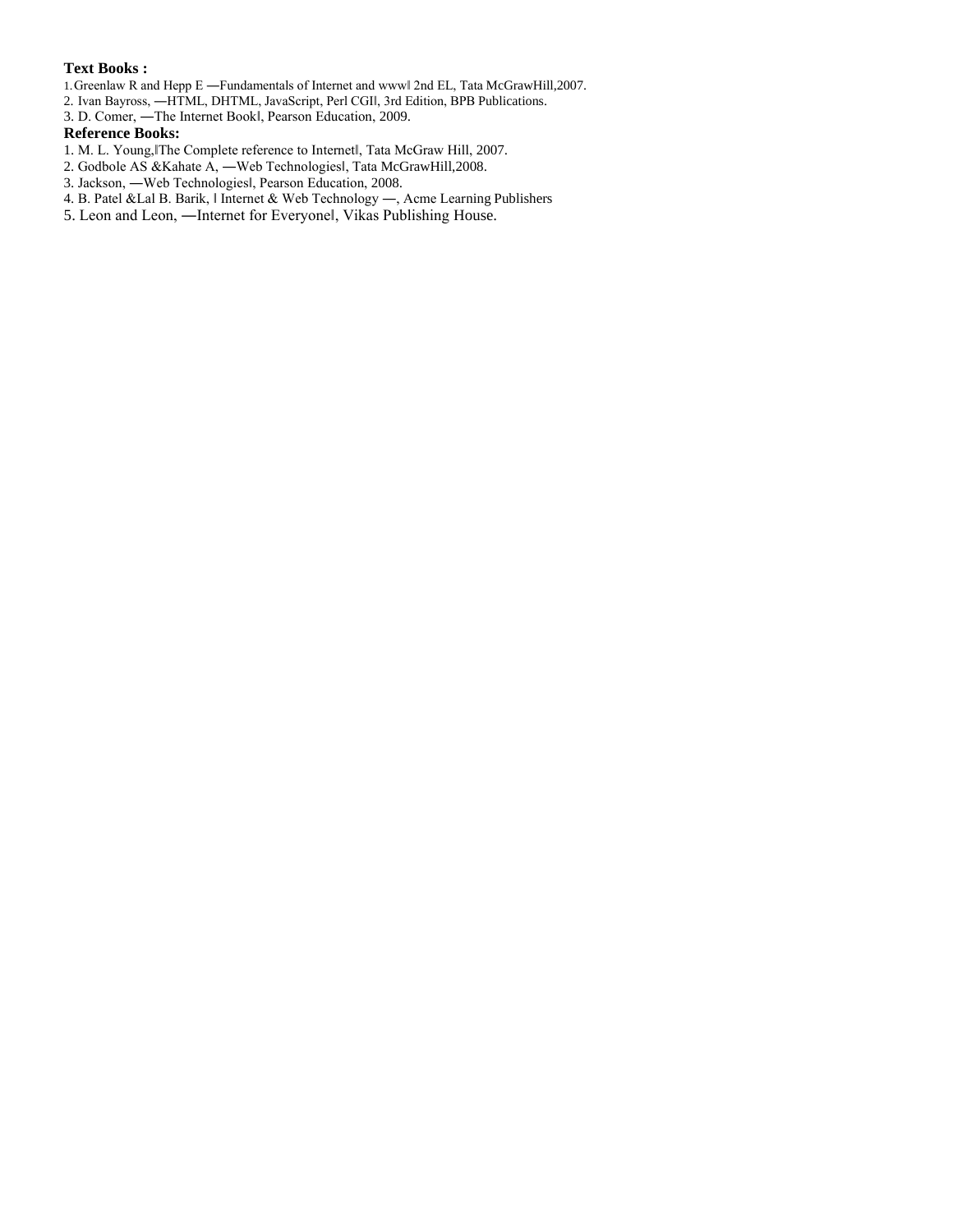## **CHHINDWARA UNIVERSITY, CHHINDWARA (M.P.) BCA-15-CYBER SECURITY**

#### **Max Marks: 40 Min Marks:13**

## **UNIT – I**

**Basics of Communication Systems, Transmission Media , ISO/OSI and TCP/IP Protocol Stacks, Local Area Networks, Wide Area Networks, Internetworking, Packet Formats, Wireless Networks , The Internet**

#### **UNIT – II**

Security principles, threats and attack techniques, Introduction to security, Information, security, Security triad: Confidential, Integrity, Availability, Focus of control, Security threats and attacks, Security management, Authentication and access control Identification, Authentication: Authentication by passwords, Protecting passwords, Access control structures, Types of access control

### **UNIT – III**

Cryptography, Cryptographic mechanisms, Digital signatures, Encryption, Certificates Lattice and reference monitors, Security levels and categories, Lattice diagram, Reference monitors, Security kernel, Hardware security features, Protecting memory

### **UNIT IV**

Security models, Chinese wall model, Bell-La Padula, Biba, Non-deducibility, Non-interference, Other models, Network security, Protocol design principles, ISO architecture, IP security, SSL/TLS, Firewalls, Intrusion detection

#### **UNIT – V**

Unix security and Windows security, Subjects, objects and access control software security and database security, Memory management, Data and code, Relational databases Access control in databases, Statistical database security , General security principles, Access components, Access decisions, Administration and management issues

## **Text Books :**

**1. Computer Security, 2nd .-**

**ed. Author:** Dieter Gollmann Publisher: John Wiley & Sons, 2006 ISBN: 0-470-86293-9

## **2. Security in Computing, Fourth Edition Author:** Charles P. Pfleeger, Shari Lawrence Publisher: **Pearson India**

## **3. Cryptography and Network**

Security Principles and Practices 3<sup>rd</sup>. ed. **Author:**William Stallings Pearson Education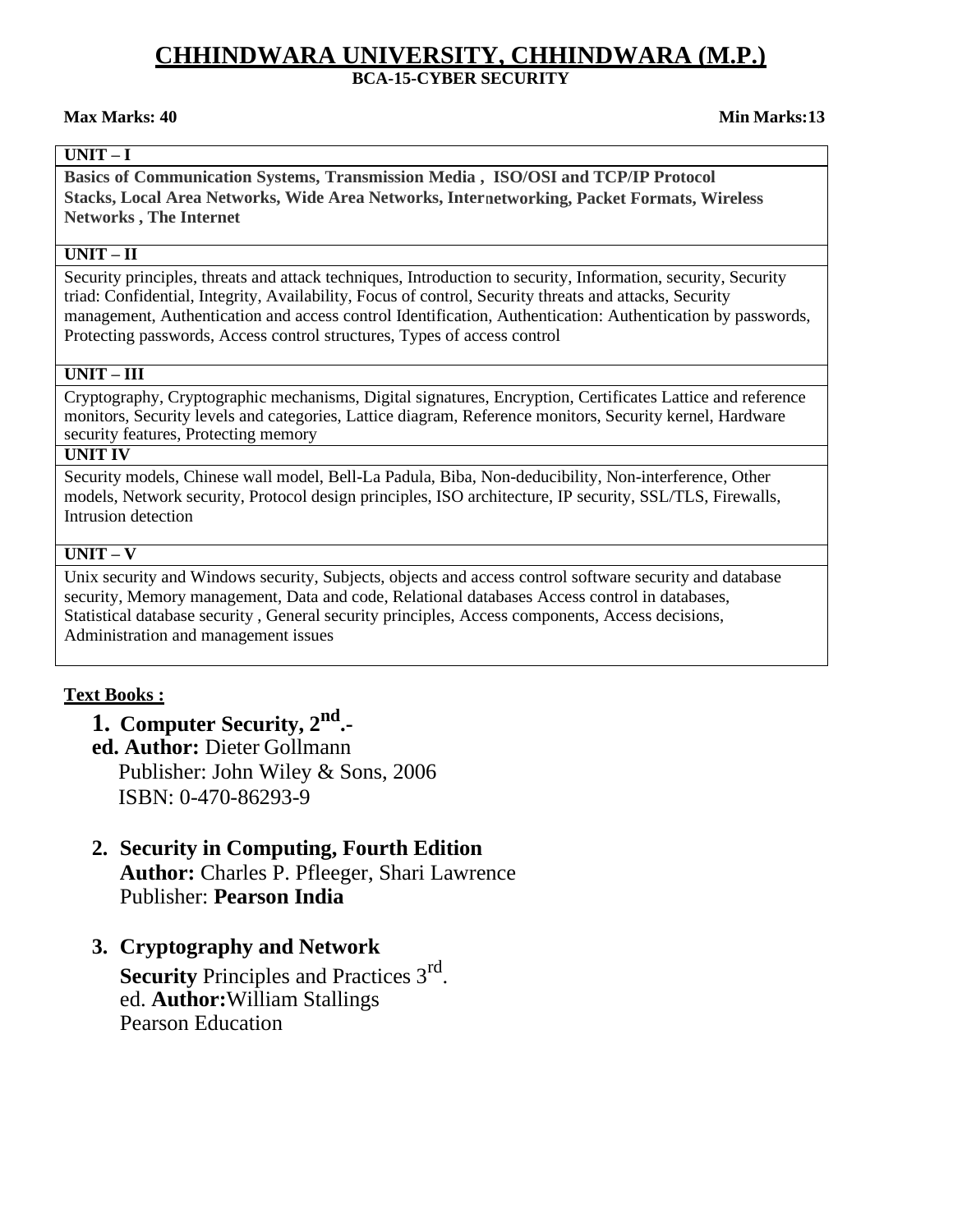## **BCA-16-DISCRETE MATHEMATICS AND ALGEBRA**

#### **Max Marks: 40 Min Marks:13**

#### **UNIT – I Set Theory:**

Definition of Sets, Venn Diagrams, complements, Cartesian products, power sets, counting principle, cardinality and countability (Countable and Uncountable sets), proofs of some general identities on sets, pigeonhole principle.

Relation: Definition, types of relation, composition of relations, domain and range of a relation, pictorial representation of relation, properties of relation, partial ordering relation.

Function: Definition and types of function, composition of functions, recursively defined functions.

#### **UNIT – II Algebra of logic:**

Proposition logic, basic logic, logical connectives, truth tables, tautologies, contradiction , normal forms(conjunctive and disjunctive), modus ponens and modus tollens, validity, predicate logic, universal and existential quantification. Notion of proof: proof by implication, converse, inverse, contrapositive, negation, and contradiction, direct proof, proof by using truth table, proof by counter example.

#### **UNIT – III Algebraic Structure:**

Binary composition and its properties definition of algebraic structure; Groyas Semi group, Monoid Groups, Abelian Group, properties of groups, Permutation Groups, Sub Group, Cyclic Group, Rings and Fields (definition and standard results)

## **UNIT IV Graphs:**

Graph terminology, types of graph connected graphs, components of graph, Euler graph, Hamiltonian path and circuits, Graph coloring, Chromatic number. Tree: Definition, types of tree(rooted, binary), properties of trees, binary search tree, tree traversing (preorder, inorder, postorder). Finite Automata: Basic concepts of Automation theory, Deterministic finite.

**UNIT – V Determinant and Matrices:**

Determinants properties, solution of simultaneous equations by Cramer's rule. Definition of special kinds of matrices, Review of matrices, inverse of matrix. Normal forms, Linear dependence, Rank, Application to theory of solutions of system of linear equations, linear transformation, Orthogonal, Unitary and Hermitian matrices, Eigen values and Eigen vectors,

#### **Text/Reference Books:**

1. Kenneth H. Rosen, ―Discrete Mathematics and its Applications‖, Mc.Graw Hill, 2002.

2. J.P.Tremblay& R. Manohar, —Discrete Mathematical Structure with Applications to Computer Sciencel, Mc.Graw Hill, 1975.

- 3. V. Krishnamurthy, ―Combinatories:Theory and Applications‖, East-West Press.
- 4. Seymour Lipschutz, M.Lipson, ―Discrete Mathemataics‖ Tata McGraw Hill, 2005.
- 5. Kolman, Busby Ross, ―Discrete Matheamatical Structures‖, Prentice Hall International.
- 6. A text book of Discrete Mathematics by H K Pathak and D C Agrawal ,ShikshasahityaPrakashan, Meerut.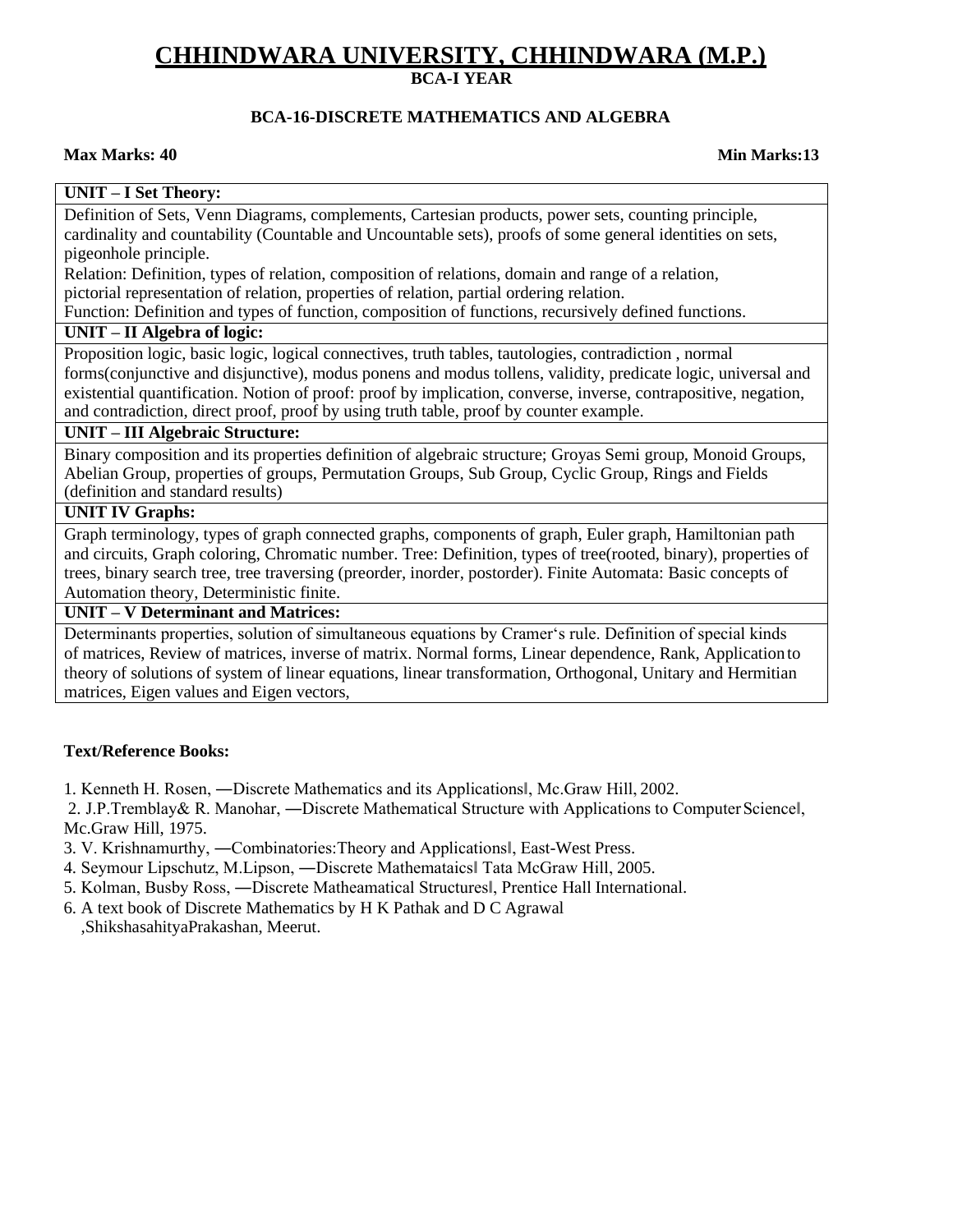## **BCA II YEAR BCA-21-DATA STRUCTURES USING C++**

## **Max Marks: 40 Min Marks: 13**

## **Unit-I**

Introduction, OOPS languages, characteristics of OOP's languages, application of OOP's, OOP's paradigm, concepts: object, class, data abstraction, data encapsulation, inheritance, and polymorphism. Static and dynamic binding, message passing, benefits of OOP's, disadvantage of OOP's.

## **Unit-II**

**C++ Programming Concepts:** input and output in C++, functions in C++- value parameters, reference parameters, Parameter passing, function overloading, arrays, pointers, new and delete operators, class and object, access specifiers, friend functions, constructors and destructor, Operator overloading, Inheritance and Polymorphism. Exceptions-throwing an exception and handling an exception.

### **Unit-III**

**Basic Concepts –** Data Structures, Algorithm Specification-Introduction, Recursive algorithms, Data Abstraction, Performance analysis- time complexity and space complexity, Asymptotic Notation-Big O, Omega and Theta notations, Complexity Analysis Examples, Introduction to Linear and Non Linear data.

**Stack:**Definition, Array implementation of stack (static stack): Operations PUSH, POP, And TRAVERSE. Applications of stack: Infix, Prefix, Postfix representation and evaluation using stack, Use of stack in recursive implementation.

**Queue:**Definition, Array implementation of queue (static queue): Operations INSERT, DELETE and TRAVERSE. Introduction to Circular queue: Definition & implementation, Priority queue, Double ended queue, Applications of queue.

## **Unit-IV**

**Introduction to linked list**: Definition, advantaged, basic operations on linked list, stacks and queues using linked list, doubly linked list, circular linked list, applications of linked list.

**Searching and Sorting Techniques**: Sequential search, binary search, insertion sort, selection sort, quick sort, bubble sort, heap sort, comparison of sorting methods.

#### **Unit-V**

**Tree:** Trees-basic terminology ,binary trees, tree representations as array and linked list, basic operations on binary tree, traversal of binary trees:- inorder, preorder, postorder. Applications of binary tree, threaded binary tree, AVL tree, Introduction to B-Tree & B+ tree. Hash Table, Collision resolution technique.

**Graphs:** Definition, Terminology, Directed, Undirected and Weighted Graph, Representation of Graph, Graph Traversal-Depth first, Breadth first search, Spanning tree, Minimum Spanning tree, Shortest path algorithm.

## **Practicals:**

**Note:** As per the syllabus and under guidance of respective faculty every student has to perform minimum 50 lab exercise covering all units with equal weightage.

## **Text Books**:

- 1. Object Oriented Programming with C++, Balaguruswamy Tata Mgraw Hill (2008).
- 2. Object Oriented Programming in C++, Robert Lafore, Sams; 4 edition.
- 3. YedidyahLangsam Moshe J. Augenstein, Aaron M. Tenenbaum, ―**Data Structures using C & C++",** PHI
- 4. G.S.Baluja, ―**Data Structures Through C++**‖,DhanpatRai& Co.,4th Edition
- 5. Fundamentals of Data Structures BySartajSahani.

## **Reference Books:**

- 1. Seymour Lipschutz,―**Data Structures**‖, Schaum's Outline Series, Tata McGrawHill.
- 2. Adam Drodzek, ―**Data Structures & Algorithm in C++**‖, 2nd Edition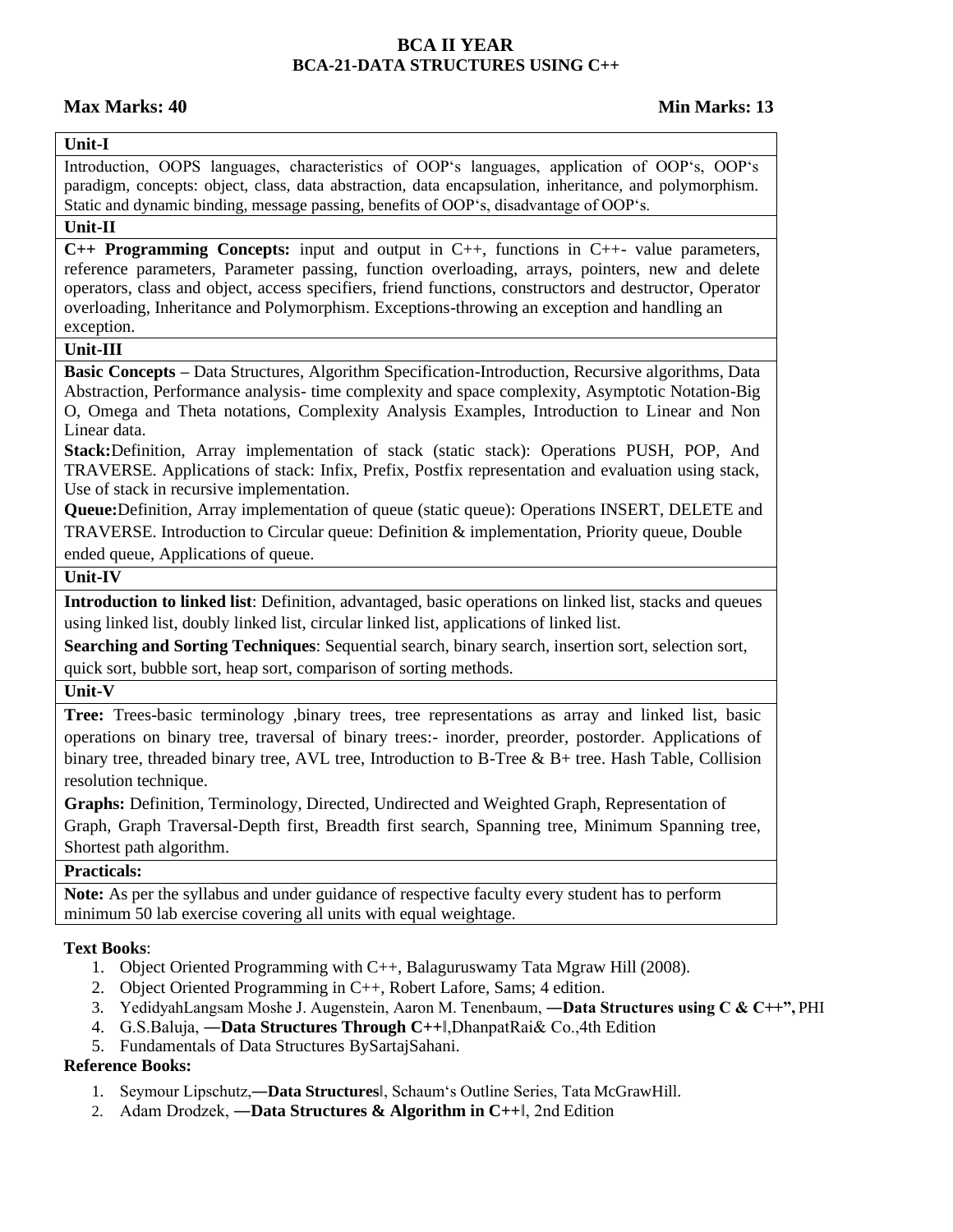## **BCA II YEAR**

## **BCA-22-DATABASE MANAGEMENT SYSTEM & RDBMS**

### **Max. Marks: 40 Min. Marks: 13**

## **UNIT-I**

Purpose of database system, views of data, data models: relation, network, hierarchical, instances and schemas, data dictionary, types of database languages:-DDL, DML, DCL, TCL, structure of DBMS, advantages and disadvantages of DBMS, 3-level architecture proposal:-external, conceptual & internal levels. Database System architecture, level of abstraction, Database users and DBA, Classification of Database Management Systems, Components of database system, Traditional File Systems vs. Modern Database Systems, Introduction and applications of DBMS, Data Independence.

## **UNIT-II**

Entity relationship model as a tool of conceptual design: entities  $\&$  entities set, relationship, relationship set & relationship types, attributes, role, participation and mapping constraints, keys, strong and weak entities, Advance ER Model Features: generalization, specialization & aggregation, reducing ER diagram to tables, Roles, Participation.

### **UNIT-III**

Fundamentals of set theoretical notations: relations, domains, attributes, tuples, concept of keys: primary key, super key, alternate key, candidate key, foreign key, fundamentals of integrity rules: entity & referential integrity ,extension and intention, relational algebra: select, project, Cartesian product, different types of joins: theta, equi, natural, outer joins, set operations.

Evaluation of SQL, Between clause, Distinct Clause, Order by Clause, Group by Clause, SQL Functions, Sub queries, Handling null value, Aggregate function, User Defied Function, , View. Relational Calculus, Introduction, Tuple Relational Calculus, Domain Relational Calculus.

PL/SQL Programming using Oracle, Oracle Data types, Looping and Decision Making, Working with Stored Procedure, Trigger, Cursor, Package, Index, Synonym and Sequence. Various Programming Examples.

## **UNIT-IV**

Functional Dependencies, Good & Bad Decomposition and Anomalies as a database: A consequences of bad design, Universal relation, Normalization: INF, 2NF, 3NF &BCNF normal forms, multivalued dependency, join dependency, 4NF, 5NF.

Relational Database design, Features of good relational database design, Codd's Rule, Integrity

constraints, Armstrong Axioms, Closure Set of Functional Dependency, Closure Set of Attributes

## **UNIT-V**

Basic concepts: -Indexing and Hashing, B-tree Index files, Hashing: Static & Dynamic hash function, Index definition in SQL: Multiple key accesses. Transaction Management, ACID properties, Serializability, Concurrency Control, Lock and types of Locks, Two Phase Locking Protocol, Check Points, Recovery Techniques, Deferred and Immediate data modification.

Emerging Database Technology: Data Warehouse, Data Mining, Distributed database, Mobile Database, Object Oriented Database, Geographical Database.

## **Practicals**

**Note:** As per the syllabus and under guidance of respective faculty every student has to perform minimum 25 lab. exercise covering all units with equal weightage.

## **Text Books-**

- 1. Database System Concepts by Henry Korth and A. Silberschatz.
- 2. Simplified approach to DBMS, Prateek Bhatia, Gurvinder Singh Kalyani Publication
- 3. Database Management System by SeemaKedar, Technical Publication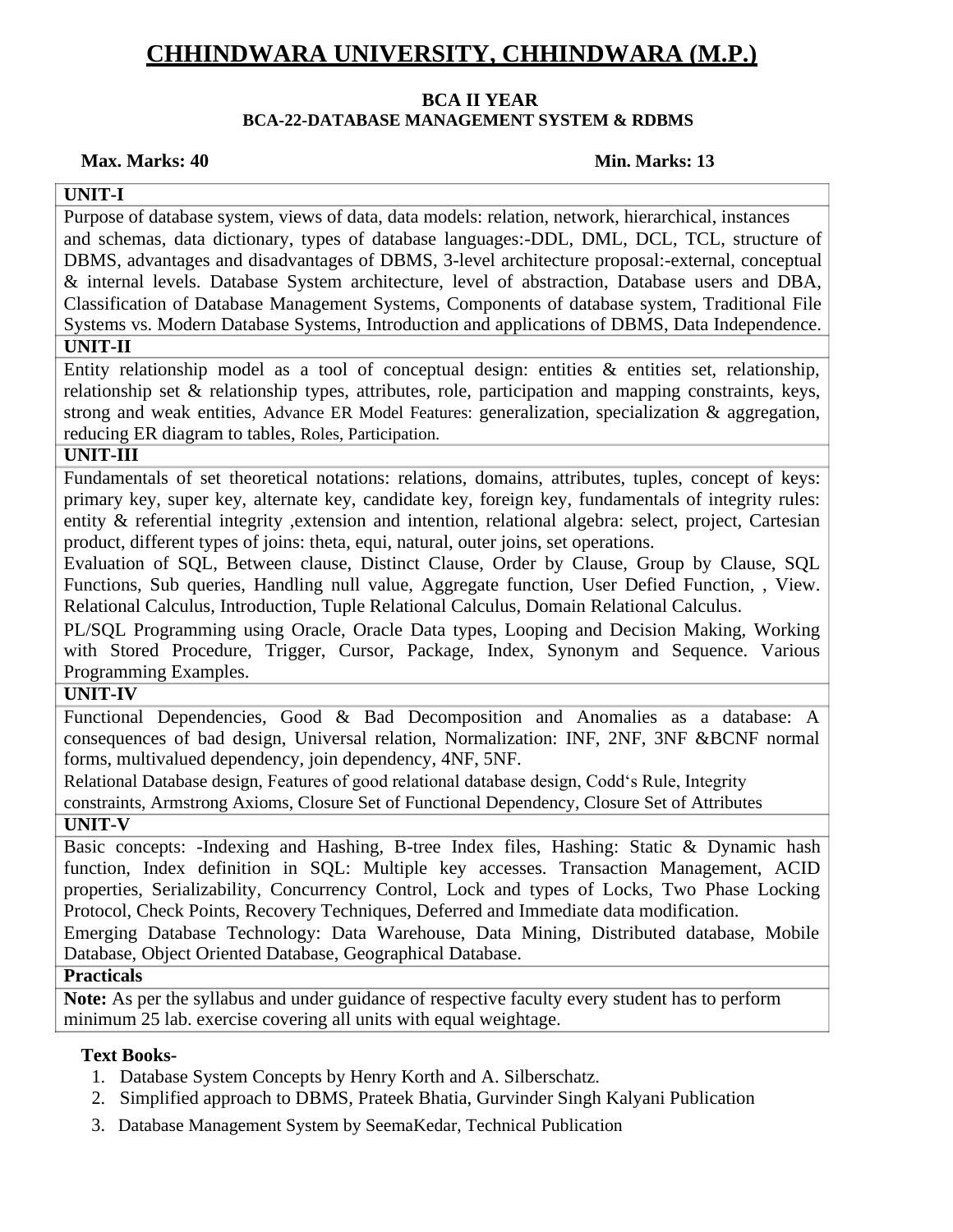## **Reference Books-**

- 1. An Introduction to Database System by BipinDesa
- 2. An Introduction to Database System by C.J.Date.
- 3. AtulKahate, ―Introduction to Database Management Systems‖,
- 4. Raghu Ramakrishnan, ―Database Management Systems‖,
- 5. G.K.Gupta, -Database Management Systemsl, Tata McGraw Hill, 2011.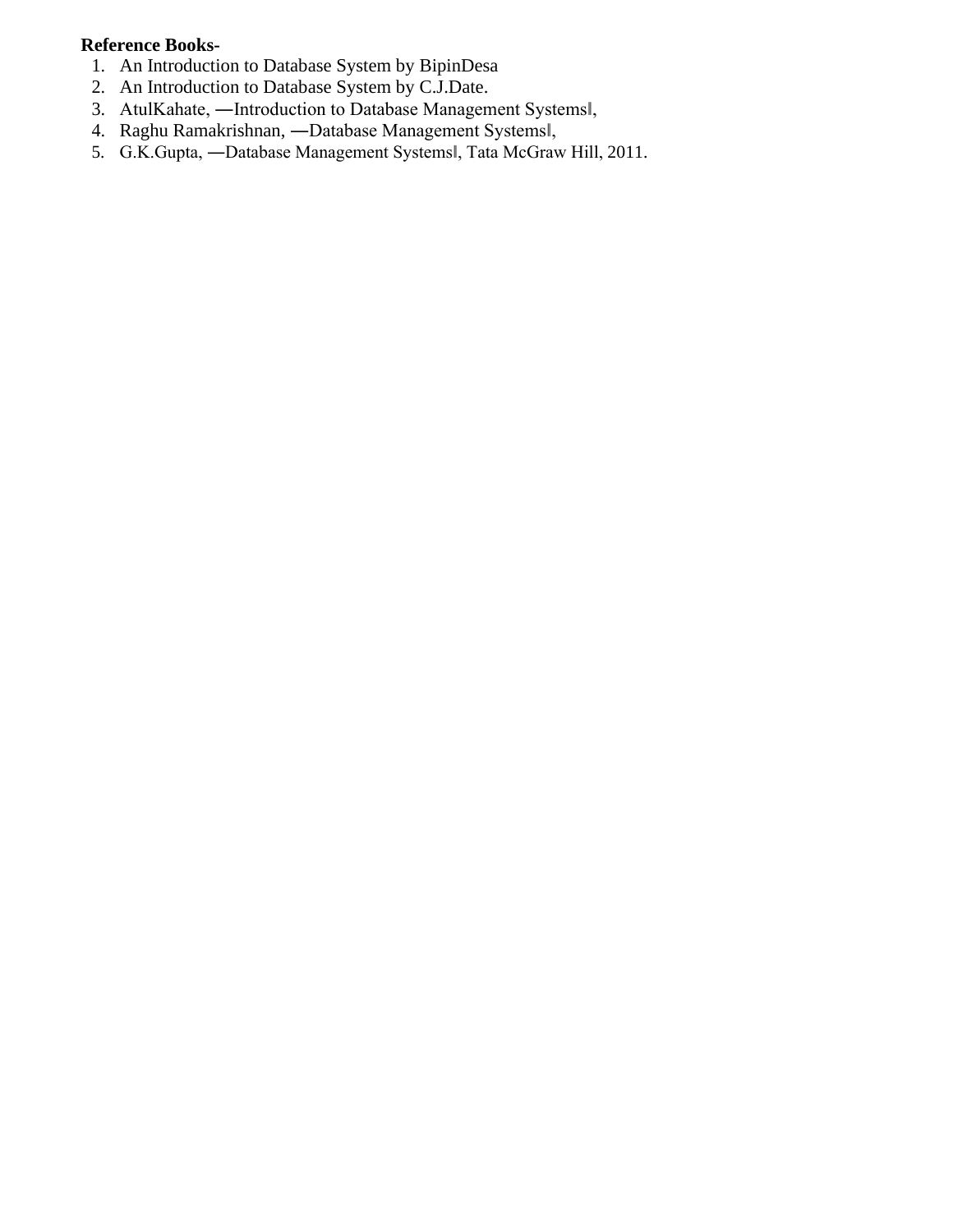### **BCA – II YEAR**

#### **BCA-23-SOFTWARE ENGINEERING**

#### **MAX. MARKS: 40 MIN. PASS MARKS: 13**

#### **Unit-I**

## **Introduction :**

Software Engineering-Software Process- Generic process model-Prescriptive process modelspecialized, unified process-Agile development-Agile Process- Extreme Programming- Other agile Process models-Software engineering Knowledge-core Principles-Principles that guide each framework Activity.

## **Unit-II**

#### **Requirements :**

Requirements Engineering-Establishing the Groundwork-Eliciting Requirements- Developing use cases-Building the requirements model-Negotiating, validating Requirements-Requirements Analysis-Requirements Modelling Strategies.

## **Unit-III**

#### **Design Modeling With Uml:**

Modeling Concepts and Diagrams - Use Case Diagrams - Class Diagrams - Interaction Diagrams - State chart Diagrams - Activity Diagrams - Package Diagrams - Component Diagrams – Deployment Diagrams - Diagram Organization- Diagram Extensions. Design Process- Design concepts: Abstraction, Architecture, patterns, Separation of Concerns, Modularity, Information Hiding, Functional Independence, Refinement, Aspects, Refactoring, Object Oriented Design Concepts, Design Classes- Design Model: Data, Architectural, Interface, Component, Deployment Level Design Elements .

#### **Unit-IV**

#### **Software Implementation :**

Structured coding Techniques-Coding Styles-Standards and Guidelines- Documentation Guidelines-Modern Programming Language Features: Type checking-User defined data types-Data Abstraction-Exception Handling- Concurrency Mechanism.

## **Unit-V**

### **Testing And Maintenance Testing:**

Software Quality- Software Quality Dilemma- Achieving Software Quality- Testing: Strategic Approach to software Testing- Strategic Issues- Testing: Strategies for Conventional Software, Object oriented software, Web Apps-Validating Testing- System Testing- Art of Debugging.

**Maintenance:** Software Maintenance-Software Supportability- Reengineering- Business Process Reengineering- Software Reengineering- Reverse Engineering- Restructuring- Forward Engineering-Economics of Reengineering.

#### **TEXT BOOKS :**

- 1. Roger S, ―Software Engineering A Practitioner's Approach‖, seventh edition, Pressman, 2010.
- 2. Pearson Edu, —Software Engineering by Ian sommervillel, 9 th edition, 2010.

3. UgrasenSuman , ―Software Engineering: Concepts and Practices‖ , Cengage Learning India, 2013

#### **REFERENCES :**

- 1. Hans Van Vliet, ―Software Engineering: Principles and Practices‖–, 2008.
- 2. Richard Fairley, ―Software Engineering Concepts‖, 2008.

**---------------------------------------------------------------------------------------------------------------------------**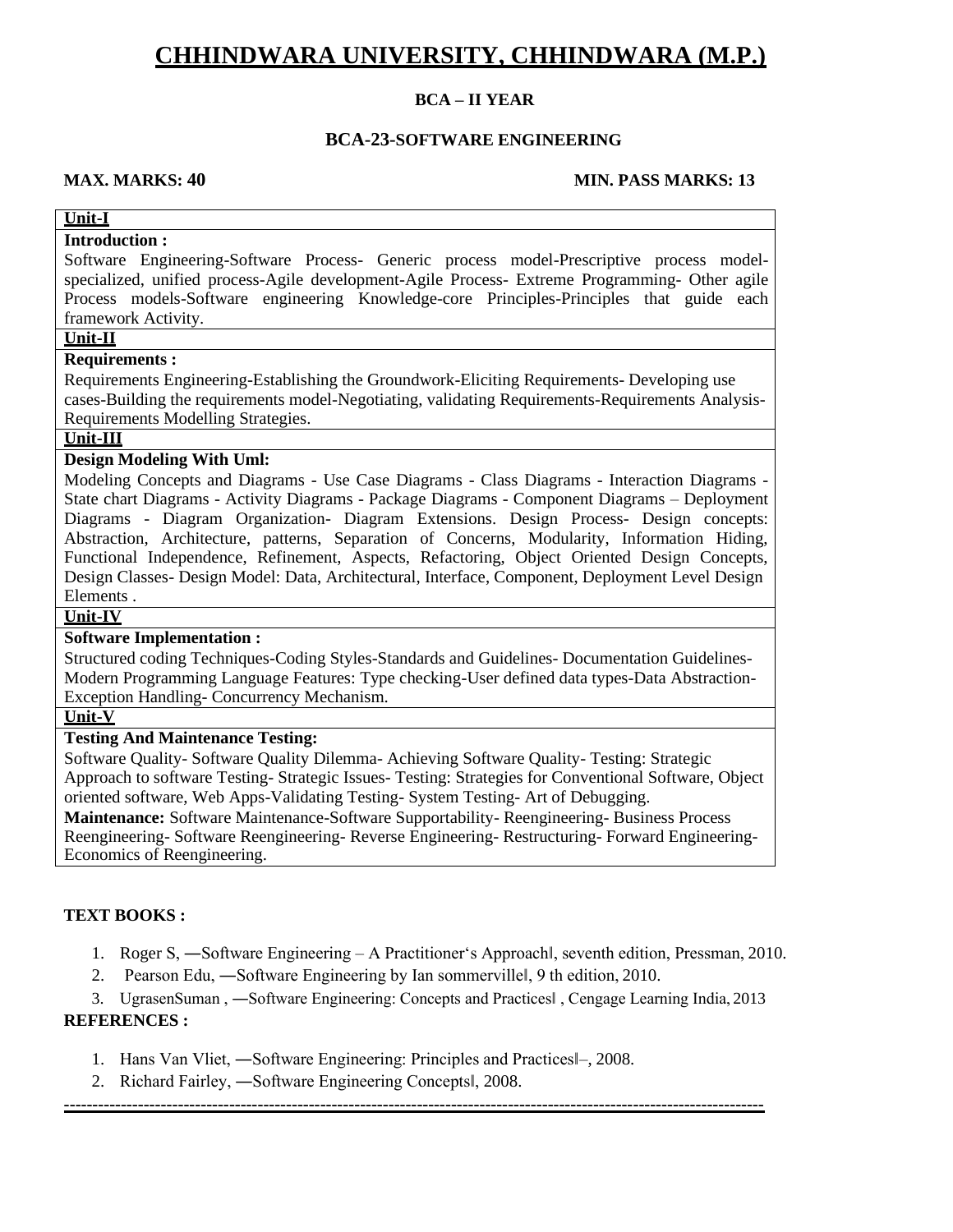## **BCA-24-OPERATING SYSTEM with UNIX/LINUX**

## **Max Marks: 40 Min Marks: 13**

## **Unit-I**

Introduction to Operating Systems, Operating system services, multiprogramming, time sharing system, storage structures, system calls, multiprocessor system. Basic concepts of CPU scheduling, Scheduling criteria, Scheduling algorithms, algorithm evaluation, multiple processor scheduling, real time scheduling I/0 devices organization, I/0 devices organization, I/0 devices organization, I/0 buffering.

## **Unit-II**

Process concept, process scheduling, operations on processes, threads, inter-process communication, precedence graphs, critical section problem, semaphores, classical problems of synchronization. Deadlock problem, deadlock characterization, deadlock prevention, deadlock avoidance, deadlock detection, recovery from deadlock, Methods for deadlock handling

## **Unit-III**

Concepts of memory management, logical and physical address space, swapping, contiguous and non-contiguous allocation, paging, segmentation, paging combined with segmentation. Concepts of virtual memory, demand paging, page replacement algorithms, allocation of frames, thrashing, demand segmentation. Security threads protection intruders-Virusestrusted system. Introduction to distributed systems and parallel processing.

## **Unit-IV**

Unix operating system, background, philosophy, help facility, The file system, structure of file system, Basic Command related to file system.

**Utilities**: more, file, wc, file comparison ( cmp, comm, diff) , lp, banner, cal, date, who, tty, sty commands. The Bourne shell: sh preceding a command by its own combining commands, pattern matching, echo, pipes, tees, shell variables and shell scripts, simple filters, Advanced filters.

**The process:** shell process, parent and children process status, system processes, multiple jobs , foreground and background, wait commands, pre mature termination of process, job execution with low priority, multiple jobs in foreground, shell layers, timing processes.

## **Unit-V**

Communication and scheduling, Execute at later running jobs, periodically. Programming with shell: system variable, profile, conditional execution, script termination, Conditional and loop control statements, set and shift statement.

System Administration: super user, security, user services, floppy disk, management operation, files system, administration backups.

## **Practicals**

**Note:** As per the syllabus and under guidance of respective faculty every student has to perform minimum 25 lab. exercise covering all units with equal weightage.

## **TEXT BOOK**

- 1. Operating System Concepts, Addison Wesley, 4th Edition, A. Silberschatz and P. Galvin. 1994.
- 2. Sumitabha Das, ―Unix : Concepts and Applications‖, Third Edition, 2006,Tata Mc-Graw Hill
- 3. Modern Operating System, A.S Tanenbaum., Prentice Hall of India
- 4. Operating System by Deitel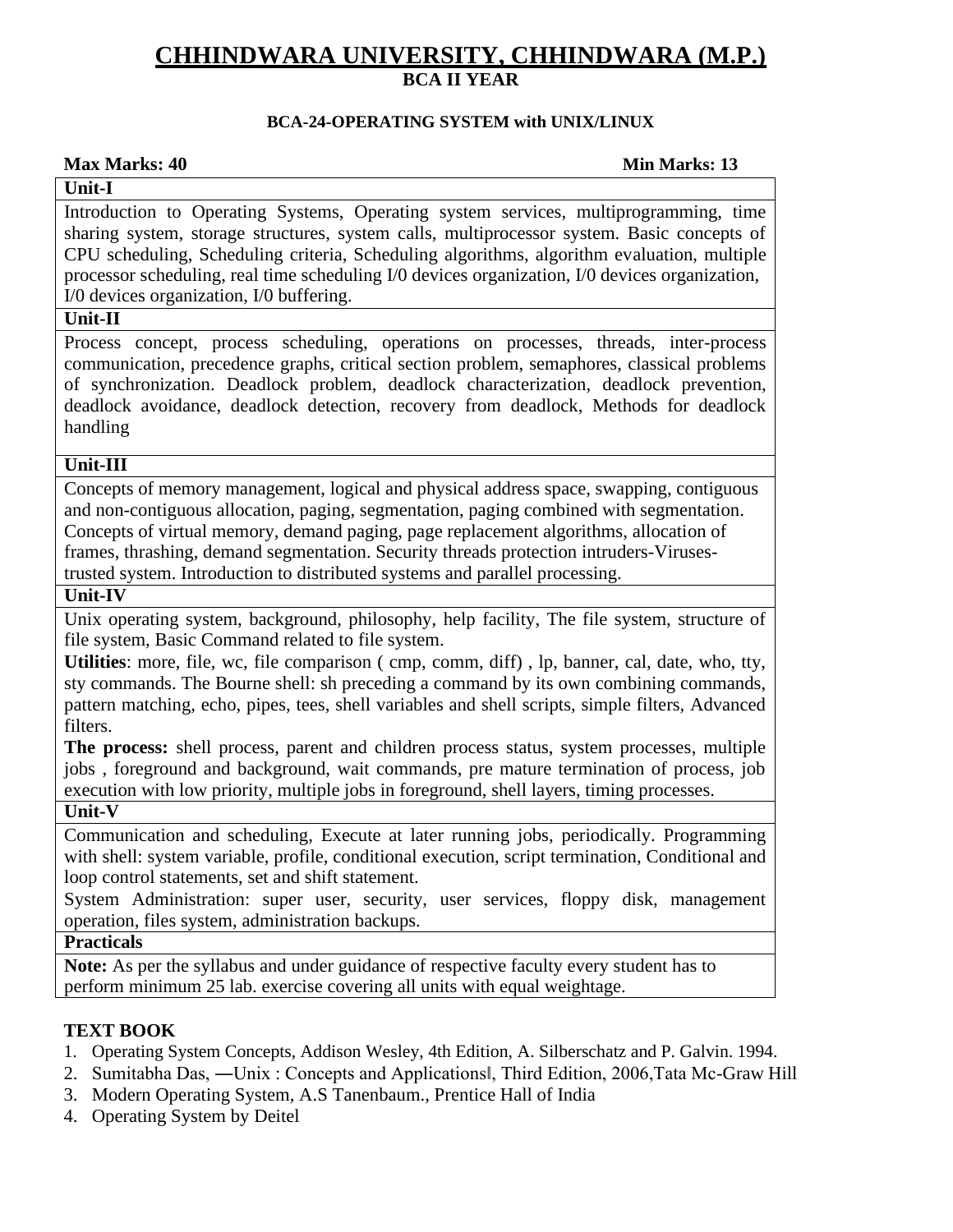## **REFERENCE BOOK:**

- 1. Maurice J. Bach, ―Design of the Unix Operating System‖, Third Edition,2000,PHI.
- 2. ISRD Group, Basics of OS, UNIX and SHELL Programming‖ TMH (2006)
- 3. A User guide to unix system‖, Thomas Rebecca yate, Second Edition,2002,.Tata McGraw Hill.
- 4. Stephen Prata ―Advanced Unix -A programmer's Guide‖.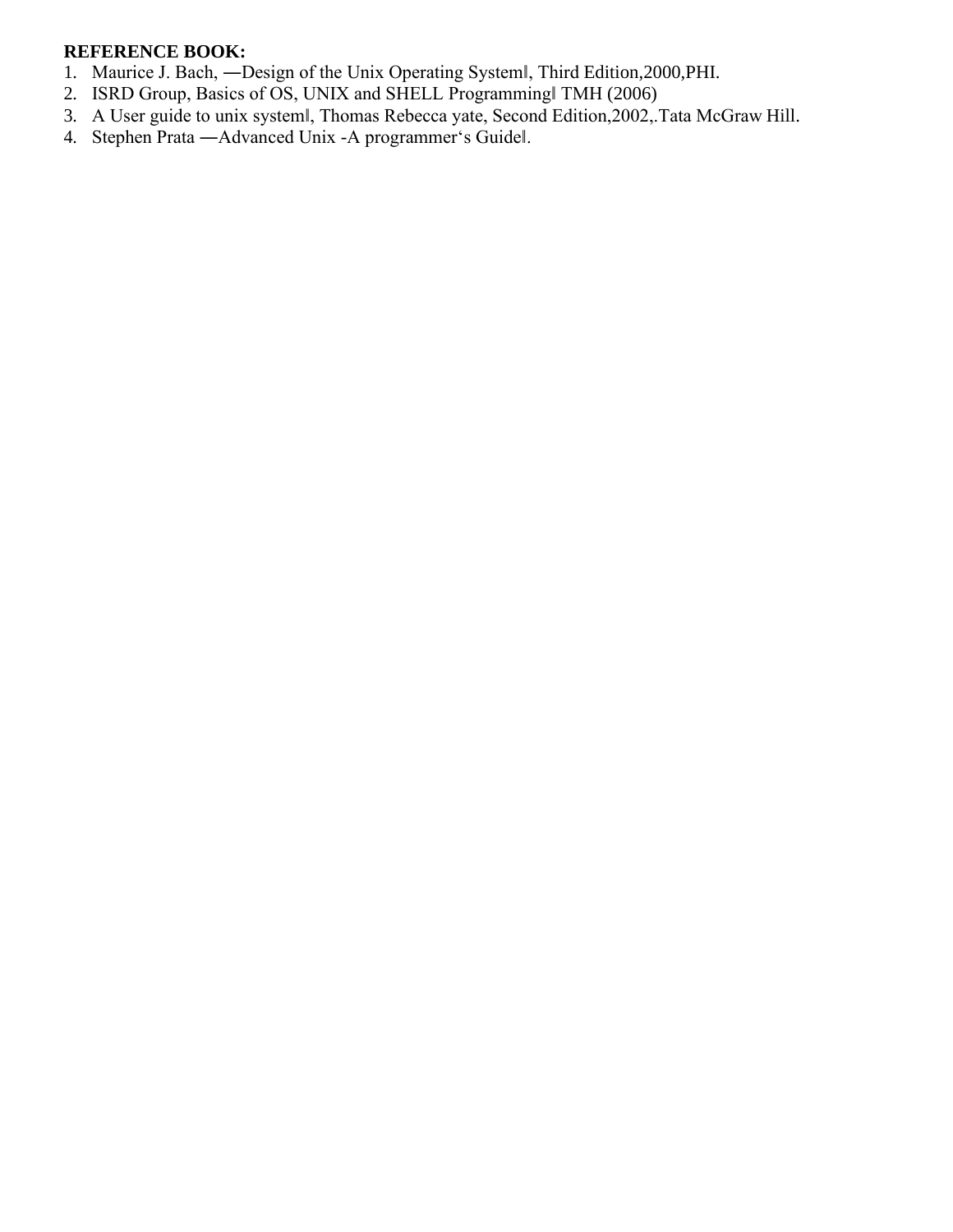## **BCA-25-ACCOUNTING AND FINANCIAL MANAGEMENT**

#### **MAX. MARKS: 40 MIN. MARKS: 13**

## **Unit-I**

Introduction: Financial Accounting-definition and Scope, objectives of Financial Accounting, Accounting v/s Book Keeping Terms used in accounting, users of accounting information and limitations of Financial Accounting.

## **Unit-II**

Conceptual Frame work: Accounting Concepts, Principles and Conventions, Accounting Standards concept, objectives, benefits, brief review of Accounting Standards in India, Accounting Policies, Accounting as a measurement discipline, valuation Principles, accounting estimates.

## **Unit-III**

Recording of transactions: Voucher system; Accounting Process, Journals, Subsidiary Books, Ledger, Cash Book, Bank Reconciliation Statement, Trial Balance. Depreciation: Meaning, need & importance of depreciation, methods of charging depreciation.(WDV & SLM).

## **Unit-IV**

Preparation of final accounts: Preparation of Trading and Profit & Loss Account and Balance Sheet of sole proprietary business.

Introduction to Company Final Accounts: Important provisions of Companies Act, 1956 in respect of preparation of Final Accounts. Understanding of final accounts of a Company.

## **Unit-V**

Computerised Accounting: Computers and Financial application, Accounting Software packages. An overview of computerized accounting system - Salient features and significance, Concept of grouping of accounts, Codification of accounts, Maintaining the hierarchy of ledger, Generating Accounting Reports.

#### **Recommended Books:**

- 1. Fundamentals of Accounting & Financial Analysis: By Anil Chowdhry (Pearson Education)
- 2. Financial accounting: By Jane Reimers (Pearson Education)
- 3. Accounting Made Easy: By Rajesh Agarwal& R Srinivasan (Tata McGraw –Hill)
- 4. Financial Accounting for Management: By Amrish Gupta (Pearson Education)
- 5. Financial Accounting for Management: By Dr. S. N. Maheshwari (Vikas Publishing House)

**---------------------------------------------------------------------------------------------------------------------------**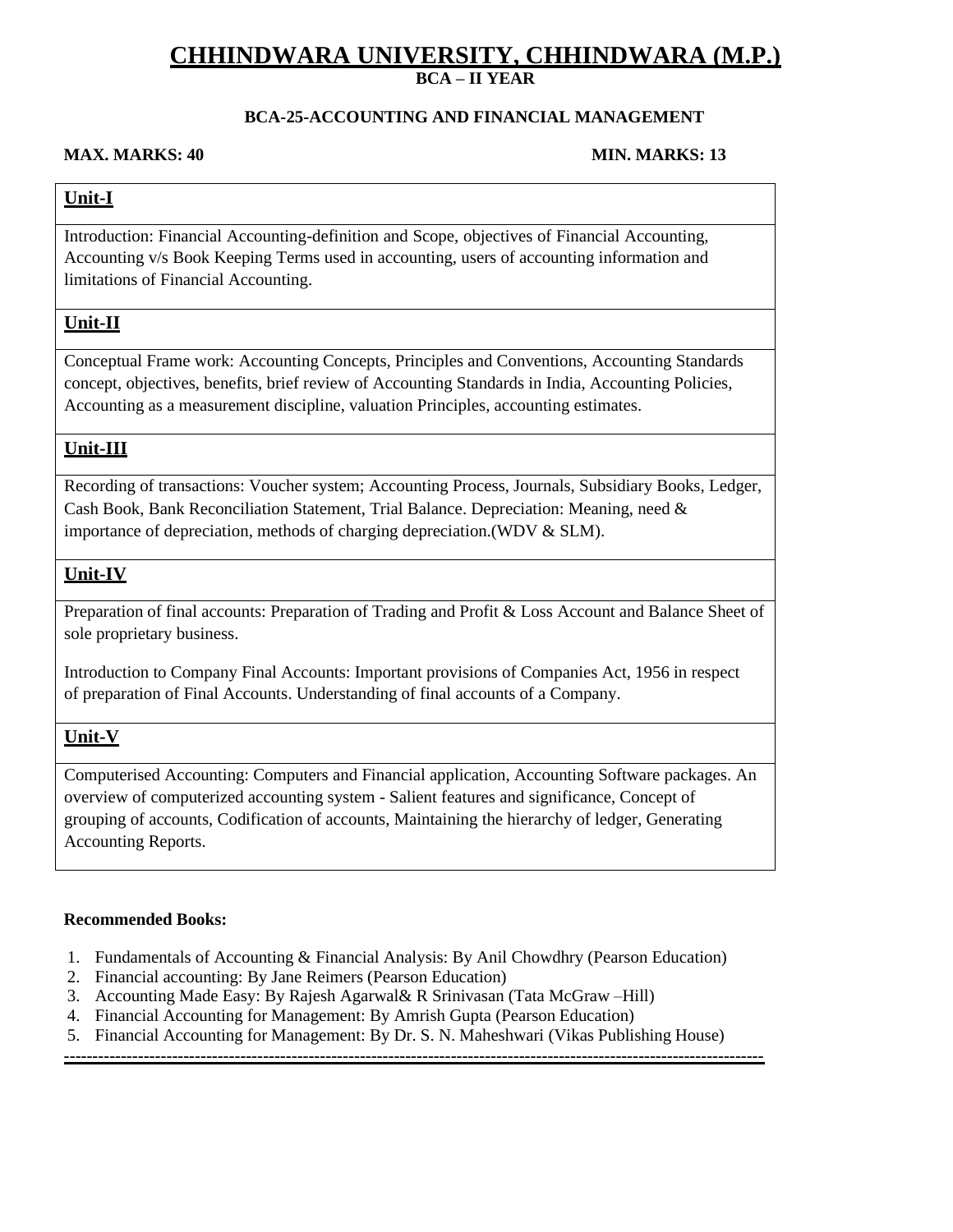## **BCA-26-COMPUTER ORIENTED NUMERICAL METHODS**

#### **Max Marks: 40 Min Marks:13**

#### **Unit-I**

NUMERICAL COMPUTATIONS :

Computer Arithmetic: Floating Point Number Operations, Normalization and their consequences. Iterative Methods : Bisection Methods, False Position Methods, Newton Raphson Method, Secant Method, Graffes Root Squaring Method, Convergence of Solution

## **Unit-II**

Simultaneous Liner Equation : Solution of Simultaneous Liner Equation – Gauss Elimination Method, Gauss – Seidal Method, Gauss – Jordan Elimination Method, Triangularization Method & Pivoting Condensation, III Conditioned Equation & Refinement of solution

Curve Fitting : Curve Fitting Method, Least Curve Fitting, Non Linear Curve Fitting.

#### **Unit-III**

Difference Operators And Interpolation: Definition Of Forward, Backward, Shifting, Divided, Difference Central and Averaging Operators and their Relationships. Newton's Forward Interpolation Formula, Newton's backward Interpolation Formula Newton's divided Interpolation Formula. Lagrange's Interpolation Formula.

#### **Unit-IV**

Numerical Differentiation: Numerical Differentiation using Newton's Forward Interpolation Formula, Newton's Backward Interpolation Formula Newton's divided Interpolation Formula. Numerical Integration : General Quadrature Formula, Newton- Cote's Formula, Trapezoidal Rule, Simpson's one Third Rule, Simpson's Three Eight Rule.

#### **Unit-V**

Numerical Solutions of Ordinary Differential Equations : Euler's Method , Euler's Modifies Method. Tailor's Series Method, Picard's Method, RungaKutta Second Order and Fourth order Method.

#### **TEXT BOOK:**

1. V. Rajaraman, Computer Oriented Numerical Methods, Prentice Hall, India.

#### **REFERENCE BOOKS:**

- 1. S. S. Sastry, Introductory Methods of Numerical Analysis. M. K. Jain, S.R.K. Iyengar& R. K. Jain, Numerical Methods for Scientific and Engineering Computation.
- 2. H. C. Saxena, Finite Differences and Numerical Analysis.
- 3. Modes A., Numerical Analysis for Computer Science.
- 4. Numerical Analysis by gupta and malik . (TEXT)
- 5. Numerical Analysis by Shastri
- 6. Computer based Numerical Algorithm by Krishnamurthy.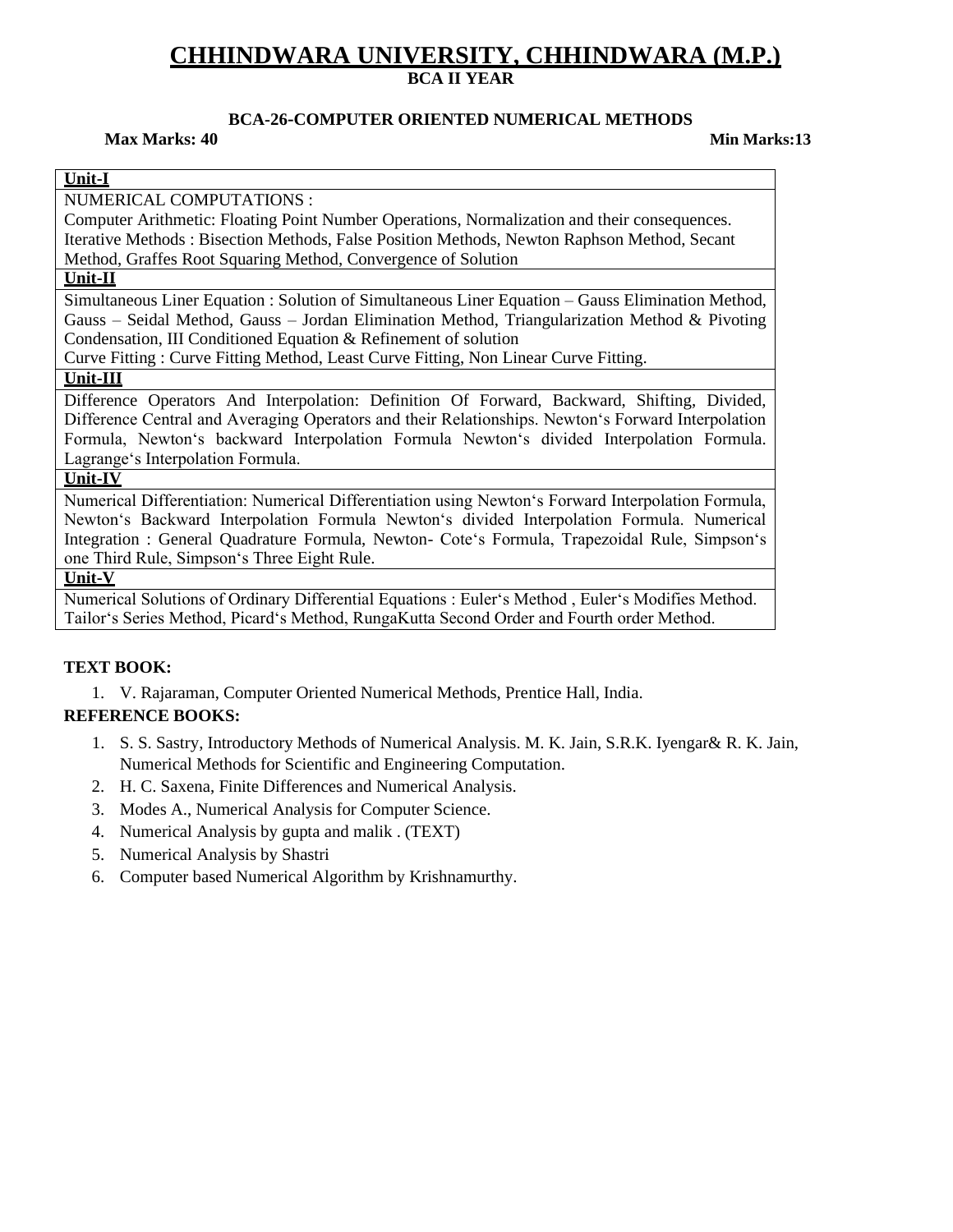## **BCA-31-OBJECT ORIENTED PROGRAMMING CONCEPTS USING JAVA**

## **Max Marks: 40 Min Marks:13**

## **UNIT I**

Primitive data types – integer, Short, Long, byte, float, double, Unicode, Character set, Boolean, their ranges, defaults initial values, wrapping of integer arithmetic, casting comments, identifiers and reserved words, local variables, operators and operator precedence, examples and exercises.

## **UNIT II**

Statements simple and compound, Uses of control do, for, while, switch, break, case continue, label, class type data: String, Arrays, example and exercises.

## **UNIT III**

Definitions and naming conventions for the members of the JAVA classes, instance fields and methods, Initialization by constructor, Initialization by Default constructor, Multiple Definition of constructors, creation of objects, access methods. Examples and exercises.

## **UNIT IV**

Inheritance, Super class, Sub class, Method overloading, interface, thread, Multithreading example, synchronized, Exception (try-catch-final blocks examples.) examples and exercises. **UNIT V**

Java Virtual machine concept, Java Platform overview, programming Examples to clarify use of object, threads, exceptions and packages for I/O, file and string handling. examples and exercises.

## **Practicals**

**Note:** As per the syllabus and under guidance of respective faculty every student has to perform minimum 50 lab. exercise covering all units with equal weightage.

## **TEXT BOOK**

- 1. Complete Reference (Java 2) Herbert Schildt Tata McGraw Hill
- 2. Programming with java E. Balagurusamy Tata McGraw Hill, New Dehli, 2<sub>nd</sub>edition 2002.

## **REFERENCE BOOKS :**

- 1. Joseph O'Neil, Teach yourself java, Tata McGraw Hill, New Dehli, 2001.
- 2. Java script : Don Gosselin, Thomson Learning ( vikas Publication)
- 3. Java in a nut shell Flanagan Orielly Publication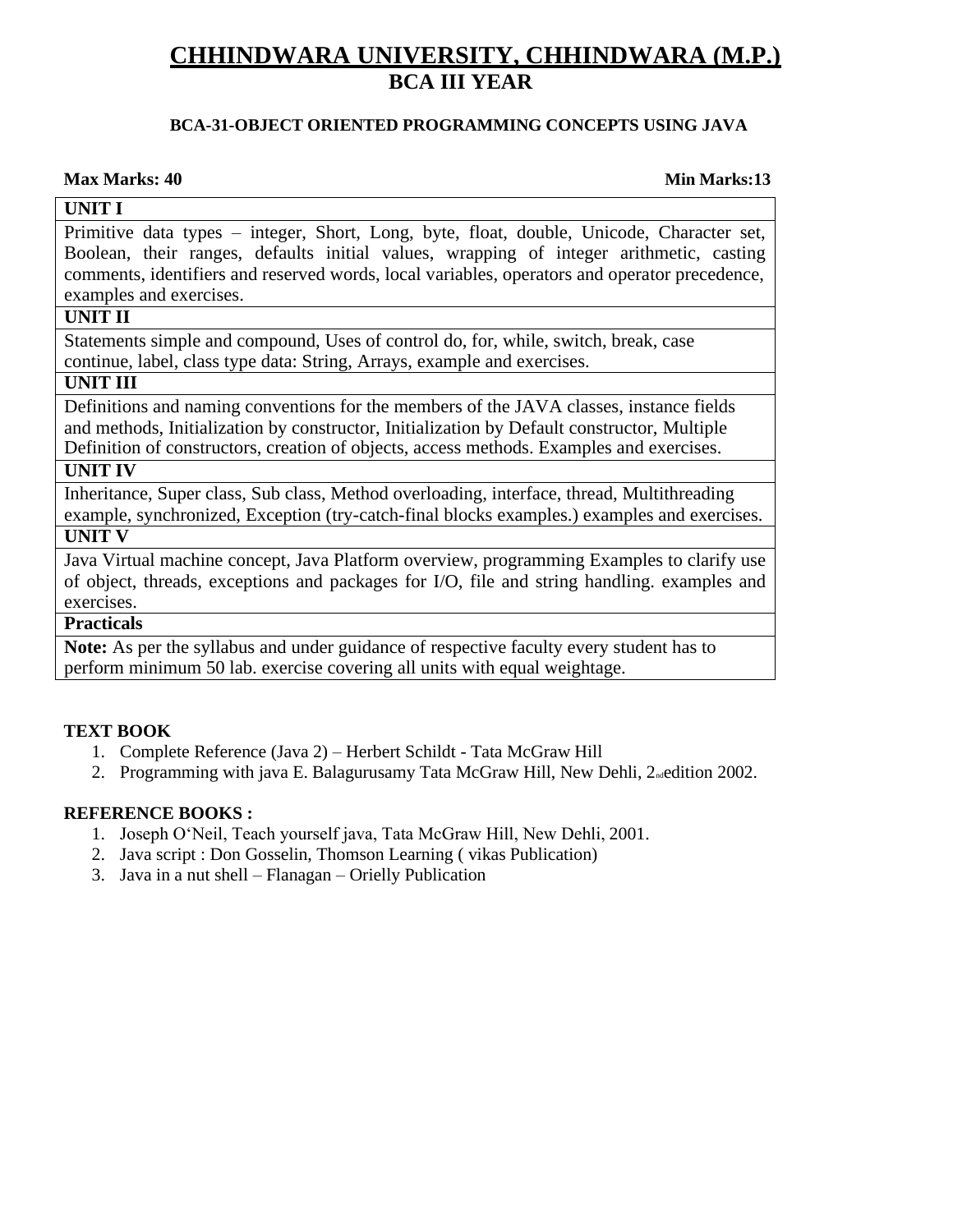### **BCA-32-COMPUTER NETWORKS**

Max Marks: 40 Min. Marks: 13

## **Unit I**

Introduction: Computer Network, Goals and Applications, Models – OSI and TCP/IP, Types of networks: LAN, MAN and WAN, Topologies, LAN components – File server, Workstations, Network Adapter Cards. Networking medium: twisted pair, coaxial cable, optical fiber, Digital data rates, Serial Data Formats, Encoded data Formats, Connection Oriented and Connectionless services, Switching Techniques – Circuit Switching, Packet Switching, Message Switching.

#### **Unit II**

Data Link Layer**:** Design Issues, Framing, Error detection: Parity Check, LRC, VRC, Check Sum and Cyclic Redundancy Check (CRC); Correction Technique: Hamming code. Flow Control: Elementary Data Link Protocols: An Unrestricted Simplex Protocol, Simplex Stop-and-Wait Protocol, Sliding Window Protocols: One-Bit Sliding Window Protocol, Go Back N and Selective Repeat. Data link layer in the Internet: SLIP and PPP.

#### **Unit III**

Limits of Communication, RS 449 Interface Standards, RS 422 and RS 423. Multiplexing methods : FDM, TDM, WDM, sampling theorem and quantization, Delta Modulation.MAC Sublayer**:** Multiple access protocols: Pure Aloha, Slotted Aloha, CSMA Protocols; Collision- Free Protocols; IEEE MAC Sublayer protocols: 802.3, 802.4, 802.5:Ethernet, Fast Ethernet, Token Bus, Token Ring, FDDI, Wireless LANs.

### **Unit IV**

Network Layer: Design issues, Routing Algorithms: Optimality Principle, Shortest Path Routing, Flooding, Distance Vector Routing. Link State Routing, Hierarchical Routing, Broadcasting Routing, Multicast Routing. The Network Layer in the Internet: Internet Protocol, IP addresses and Internet Control protocols.

#### **Unit V**

Transport Layer: Elements of Transport Protocols, Addressing, Connection Establishment & Release, Flow Control & Buffering, Multiplexing. Introduction to UDP & TCP.

Application layer**:** DNS, WWW and HTTP, Cookies, Proxy Server. E-mail Protocols (SMTP, POP3, IMAP, MIME), FTP, TELNET. Network Security: Cryptography, Symmetric- key Algorithms: DES, AES, Public-key Algorithms: RSA, Digital Signatures.

#### **BOOKS:**

#### **Text Books:**

- 1. Data & Network Communication by Michael A. Miller
- 2. Data Communications and Networking, B.A. Forouzan, Tata McGraw-Hill.

#### **Reference Books:**

- 1. Deitel&Deitel, Goldberg,‖ Internet and World Wide Web-How to Program‖, Pearson EducationAsia,2001
- 2. Computer Networks-A. S. Tanenbaum.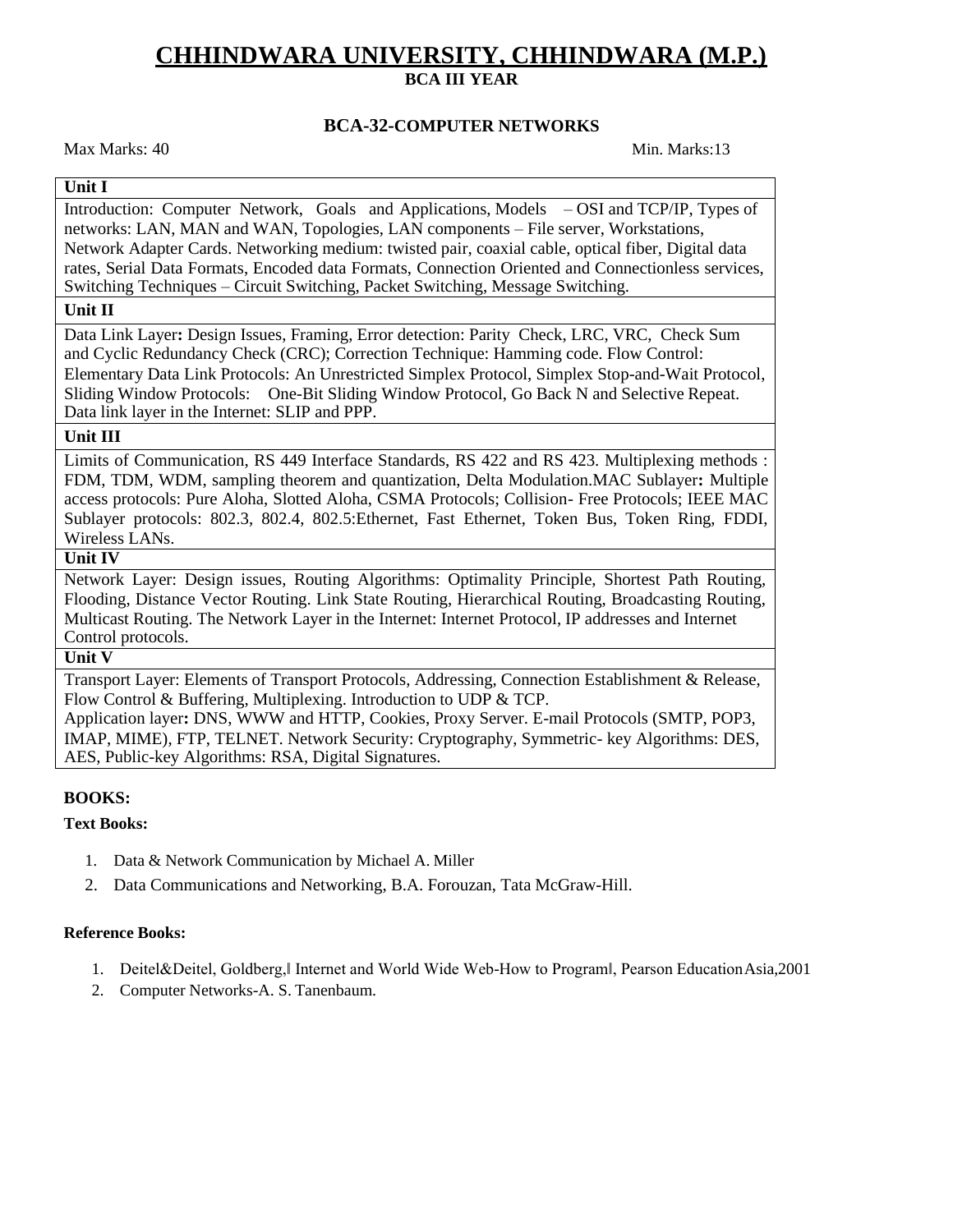## **BCA-33-WEB PROGRAMMING**

#### **MAX. MARKS: 40 MIN. PASS MARKS: 13**

## **Unit-I**

**Web Technology:** Introduction to WWW, web browsers, web servers, HTTP, URL.

**HTML:** Introduction, Objective, HTML Command Tags: Text, List, Table, creation of links, inserting graphics, forms.

**Cascading style sheets:** Introduction to CSS, creating style sheets, Types of CSS.

#### **Unit-II**

A Brief History of PHP, PHP Characteristics, Installing and Configuring PHP on Windows, PHP Language Basics: Lexical Structure, Data Types, Variables, Expressions and Operators, Decision Statements, Flow Control Statements, Embedding PHP in Web Pages.

**Strings:** String Constants, Printing Strings, Accessing Individual Characters, String Handling Functions: length, Word count, string position, reverse, replace.

## **Unit-III**

**Arrays:** Indexed Arrays, Associative Arrays, Identifying Elements of an Array, Storing Data in Arrays, Multidimensional Arrays, extracting multiple values, converting between arrays and variables, Traversing Arrays, Sorting.

**Functions:** Calling a Function, Defining a Function, Variable Scope, Function Parameters, Return Values, Variable Functions, Anonymous Functions.

**Object Oriented Programming Concepts:** Classes, Objects, Member Functions, Encapsulations, Inheritance, and Polymorphism.(only basic definitions of these topics)

#### **Unit-IV**

### **Form Handling in PHP:**

Setting Up Web Pages to Communicate with PHP, Handling Text Fields, Text Areas, Check Boxes, Radio Buttons, List Boxes, Password Controls, Hidden Controls, Image Maps.

**File Handling**: Working with files and directories, File Open and Read, File Create and Write, Reading and writing Character in file, reading entire file, Rename and Delete File, getting information of files, ownership and permissions.

### **Unit-V**

**Database Access :**Using PHP to access a database. Introduction to MySql, connectivity with MySql.

XML: What is XML? XML document structure, PHP and XML, XML parser, the document object model, the simple XML extension, changing a value with simple XML.

### **Practicals**

**Note**: As per the syllabus and under guidance of respective faculty every student has to perform minimum 50 lab. exercise covering all units with equal weightage.

#### **BOOKS:**

- 1. Programming PHP by RasmusLerdorf and Kevin Tatroe, O'Reilly Publications
- 2. Beginning PHP5 by Wrox Publication
- 3. Mastering PHP : BPB Publication
- 4. PHP 5.1 for beginners by Evan Bayross and Sharman Shah, SPD Publications
- 5. PHP 5.2 The Complete Reference by Steven Holzner, McGraw Hill Edition 2008.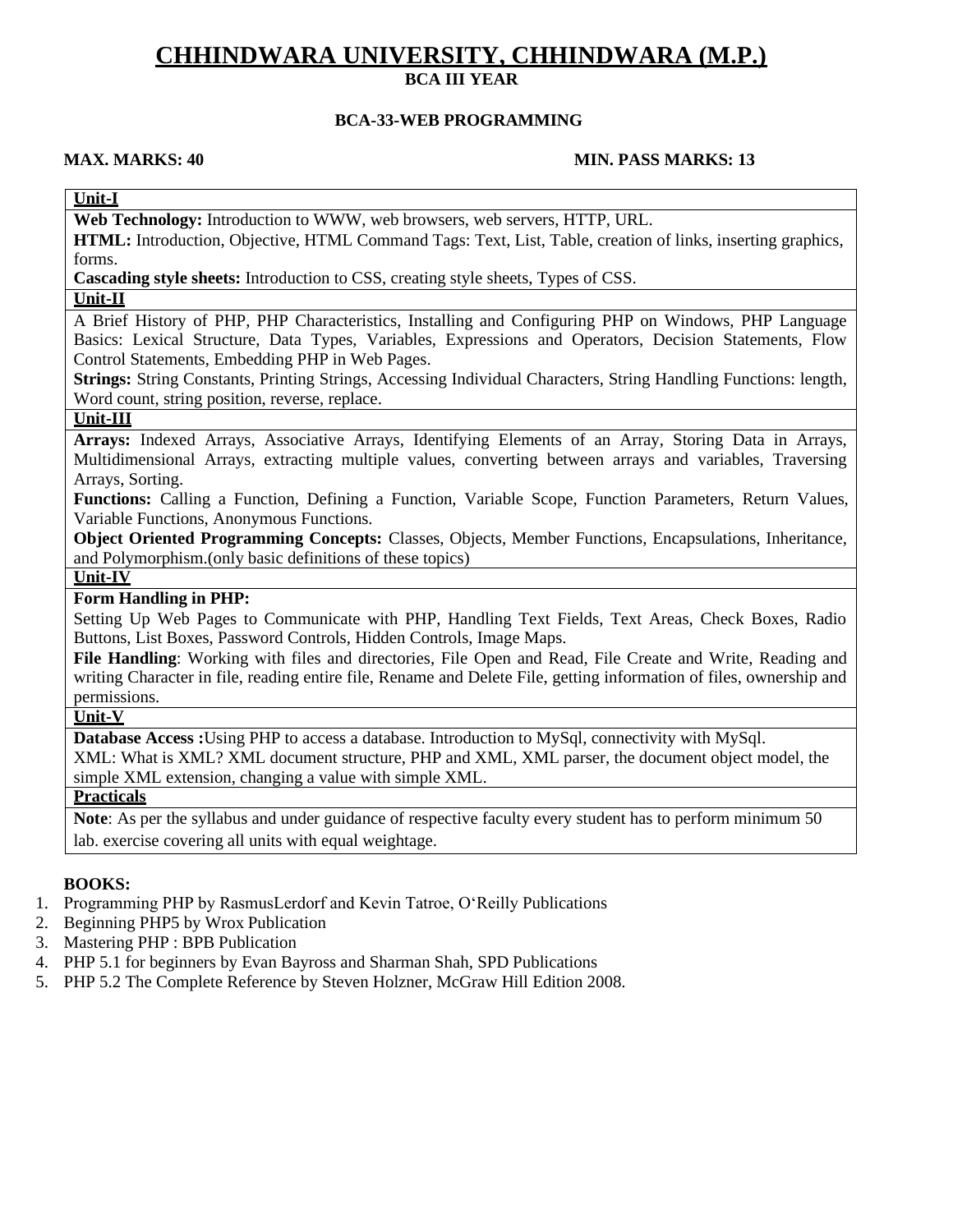## **BCA-34-MANAGEMENT INFORMATION SYSTEM**

#### **Max Marks: 40 Min Marks:13**

## **UNIT-I:**

#### **Management & Organizational Support Systems For Digital Firm:**

Definition of MIS; Systems approach to MIS: Report writing s/w, MIS and Human factor, Considerations, concept of organizational information sub-system, MIS & problem solving. Case Studies.

#### **UNIT-II:**

#### **Information Systems & Business Strategy:**

Information Management. Who are the users? Manager & Systems, Evolution of Computer based information system (CBIS), Model of CBIS. Information services organization : Trend to End-User computing, justifying the CBIS, Achieving the CBIS, Managing the CBIS, Benefits & Challenges of CBIS implementation. Strategic Information System, Business level & Firm level Strategy, Case Studies.

#### **UNIT-III:**

## **Information Systems In the Enterprise:**

Systems from Management & Functional perspective & their relationship: Executive Information System, Decision Support System Sales & Marketing Information System, Manufacturing Information System, Human-Resource Information System. Finance & Account Information System. Case Studies.

## **UNIT-IV:**

#### **Information Technology for Competitive Advantage :**

Firm in its environment, What are the information resources? Who manages the information resources? Strategic planning for information resources. End-User Computing as a strategic issue,

Information resource management concept. Case Studies.

## **UNIT-V:**

#### **E-Commerce & International Information System :**

Introduction to E-Commerce, Business Intelligence. E-Commerce strategy, Electronic Data Interchange, E-commerce methodology, E-commerce technology, Business application of the Internet. Electronic Business success strategies. Managing International Information Systems: IIS architecture, Global business drivers , challenges, strategy: divide, conquer, appease, cooptation, business organization, problems in Implementing global information systems, Computer crime, ethics & social issues.

#### **Text Books:-**

- 1. MIS A Concise Study, S.A. Kelkar, PHI.
- 2. MIS managing the digital firm, Kenneth C. Laudon& Jane P. Laudon (Pearson Education).
- 3. ElectronicCommerce: Greenstein, Merylin, Tata Mc.Graw Hill

#### **Reference Books :-**

- 1. MIS, Suresh K. Basandra (Wheelers)
- 2. Introduction to computer Information System for Business, Mark G. Simkin, S. Chand & Co., 1996.
- 3. Analysis & Design of Information Systems, James A. Senn. MCGraw-Hill International.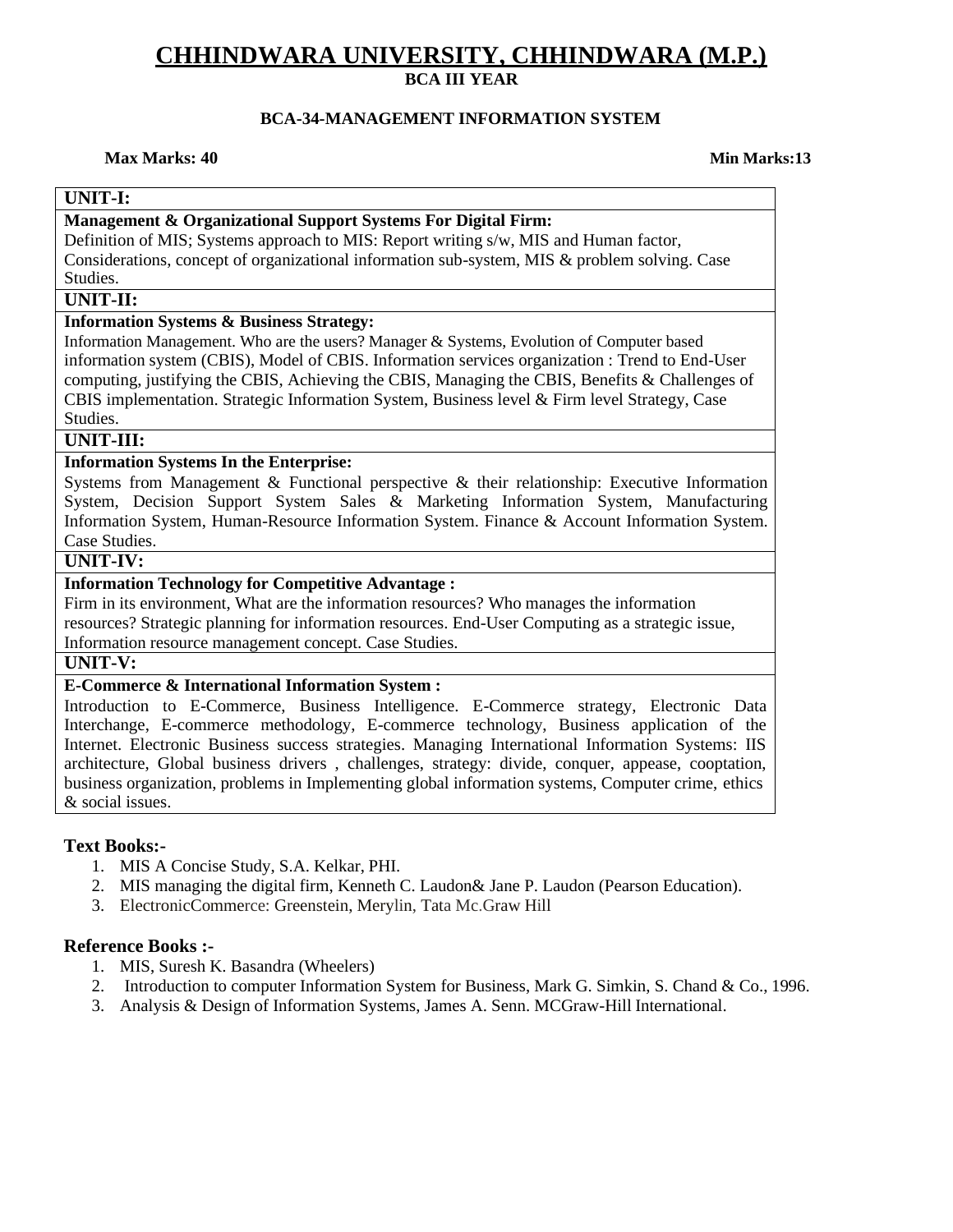### **BCA-35- COMPUTER GRAPHICS (WITH MULTIMEDIA)**

### **Max. Marks: 40 Min. Marks: 13**

## **UNIT – I**

A brief background about applications of Computer Graphics. Overview of graphic systems, video display devices, refresh cathode ray tubes, raster and random screen display, color CRT monitors, flat panel displays, LCD's. Design and architecture of raster scan and random scan display systems. A brief introduction to input devices and hardcopy devices. Output primitives, DDA and Bresenham's 2D line drawing algorithms, parallel line algorithms.

## **UNIT – II**

Midpoint circle generating algorithm, Ellipse generating algorithm, Character generation, attributes of output primitive, line and curve attributes, character attributes, Basic Transformation, Composite Transformation

## **UNIT – III**

Clipping operations, Cohen Sutherland line clipping, Liang Barsky line clipping, Nicholl-Lee-Nicholl line clipping, polygon clipping, Sutherland Hodgeman and Weiler-Atherton polygon clipping, text and curve clipping.

## **UNIT IV**

**Photoshop-Introduction:**Working with image file- creating a new file, opening an existing file, importing andimage, grabbing scanner image, grabbing a digital camera image, adding file information, saving a file, saving to another format, switch between file, closing a file. **Adding contents with tools:** selecting a tool, setting a tools option in option bar, resetting defaults, choosing colors, working with painting and drawing tools. **Working withimage view:** using the zoom tool, changing the view zone.

### **UNIT – V**

**Selecting image content:** Using the marquee tool, using the lasso tool, selecting pictures with magic wand,selecting by color range, adjusting and removing selection. **Changing a selection:** Deleting, Moving, Copying, Transforming, Modifying, Saving, and loading a selection, undoing a change. **Using positioning tools:** showing and hiding a grid, showing and hiding rulers, using snap and snap to locking guides. **Using layers, masks andpaths:** Working with layer, deleting a layer, setting layer properties, choosing a layer style, arranging layer order,grouping and ungrouping layers, flatter the image.

## **Text Book:**

Computer Graphics by Donald Hearn and M. Pauline Baker, Second Edition, PHI 1997.Photoshop 6 for Windows by Lisa A. Buckly, Pub.BPB. **Reference Books:** Learn yourself Photoshop by Vishnu Priya Singh and M. Singh Asia Pub. **WEBSITE LINKS:** <http://cs.fit.edu/~wds/classes/graphics/History> [http://people.csail.mit.edu/fredo/Depiction/1\\_Introduction/reviewGraphics.pd](http://people.csail.mit.edu/fredo/Depiction/1_Introduction/reviewGraphics.pd)

f [http://www.evl.uic.edu/datsoupi/502/14\\_mach.pdf](http://www.evl.uic.edu/datsoupi/502/14_mach.pdf)

<http://www.dgp.toronto.edu/~hertzman/418notes.pdf>